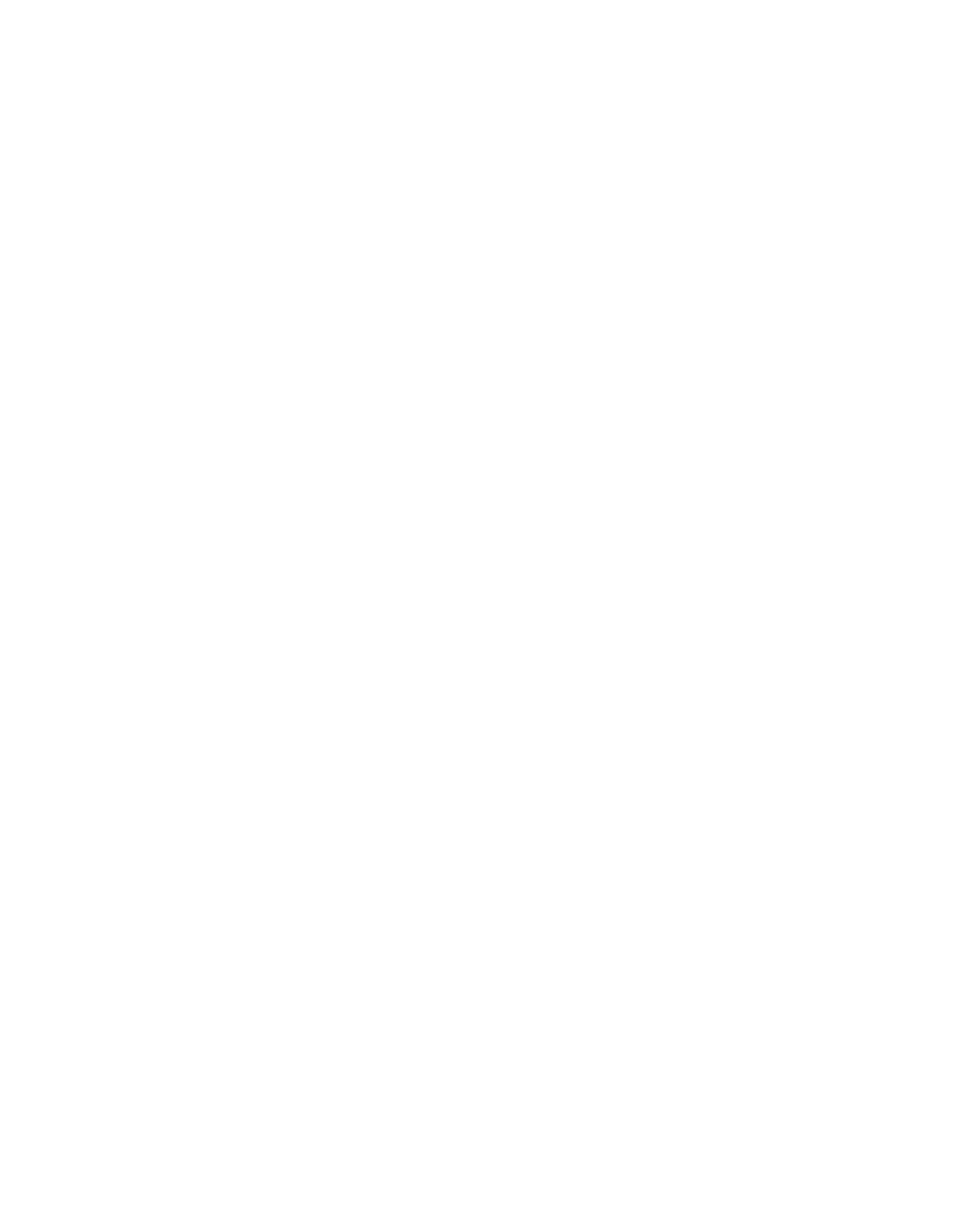# **Contents**

| Generating an AutoSupport message about starting expansion  13   |  |
|------------------------------------------------------------------|--|
|                                                                  |  |
|                                                                  |  |
|                                                                  |  |
|                                                                  |  |
|                                                                  |  |
|                                                                  |  |
|                                                                  |  |
|                                                                  |  |
|                                                                  |  |
|                                                                  |  |
| Generating an AutoSupport message about completing expansion  27 |  |
|                                                                  |  |
|                                                                  |  |
|                                                                  |  |
|                                                                  |  |
| How to send comments about documentation and receive update      |  |
|                                                                  |  |
|                                                                  |  |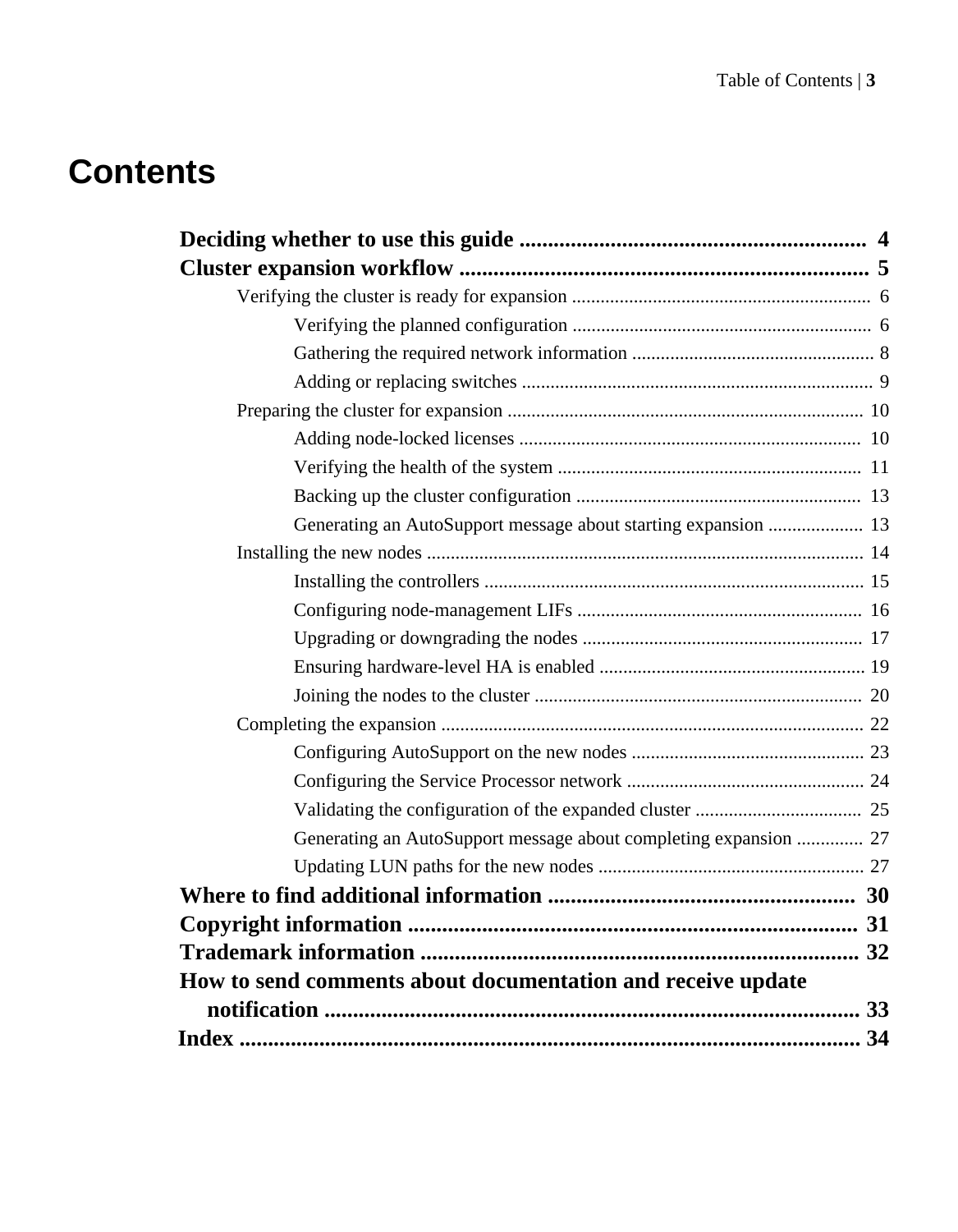# <span id="page-3-0"></span>**Deciding whether to use this guide**

This guide describes how to quickly and nondisruptively expand an existing cluster by adding an HA pair. A larger cluster increases performance and storage capacity available in the cluster.

You should use this guide only if the following is true:

- The existing cluster meets the following requirements:
	- It is running Data ONTAP 8.3.
	- It contains at least two nodes. Although examples in this guide use a two-node cluster, this guide also applies to clusters with more than two nodes. If you want to add a node to a single-node cluster, you must follow a different procedure. [Clustered Data ONTAP: Adding a second controller module to create an HA pair](https://library.netapp.com/ecm/ecm_download_file/ECMP1157167)
	- It does not use IPv6 addressing or Storage Encryption.
	- It is not a MetroCluster configuration.
- The controller modules that you plan to add meet the following requirements:
	- If they are not new, they have been wiped clean, are no longer part of a cluster, and are ready to be added to the new cluster.
	- They support Data ONTAP 8.3.
	- They are running a version of the Data ONTAP 8.3 release family.
- You want to use best practices, not explore every available option.
- You do not want to read a lot of conceptual background.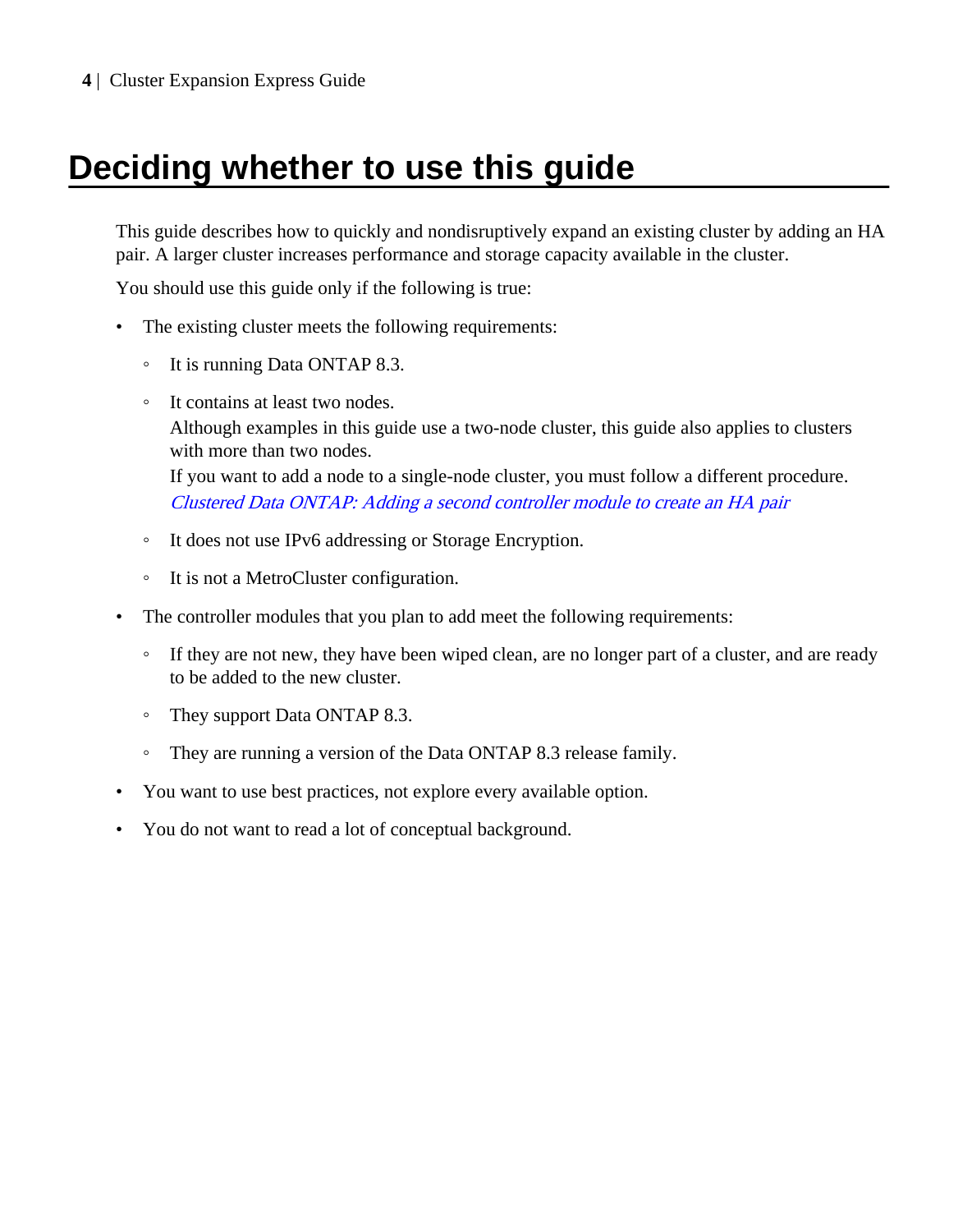# <span id="page-4-0"></span>**Cluster expansion workflow**

Adding two nodes to an existing cluster involves verifying that the cluster is ready for expansion, preparing the cluster, installing the new nodes, and completing the expansion.



#### **Steps**

- **1.** [Verifying the cluster is ready for expansion](#page-5-0) on page 6 Before you start expanding a cluster, you must verify the planned configuration, gather the required network information, and add or replace switches, if necessary.
- **2.** [Preparing the cluster for expansion](#page-9-0) on page 10 To prepare a cluster for expansion, you must add node-locked licenses, verify the system health, back up the cluster's configuration, and generate an AutoSupport message.
- **3.** [Installing the new nodes](#page-13-0) on page 14

After the cluster is prepared, you must install the controllers and configure the node-management LIFs. If the controllers have the wrong version of Data ONTAP or are repurposed and lack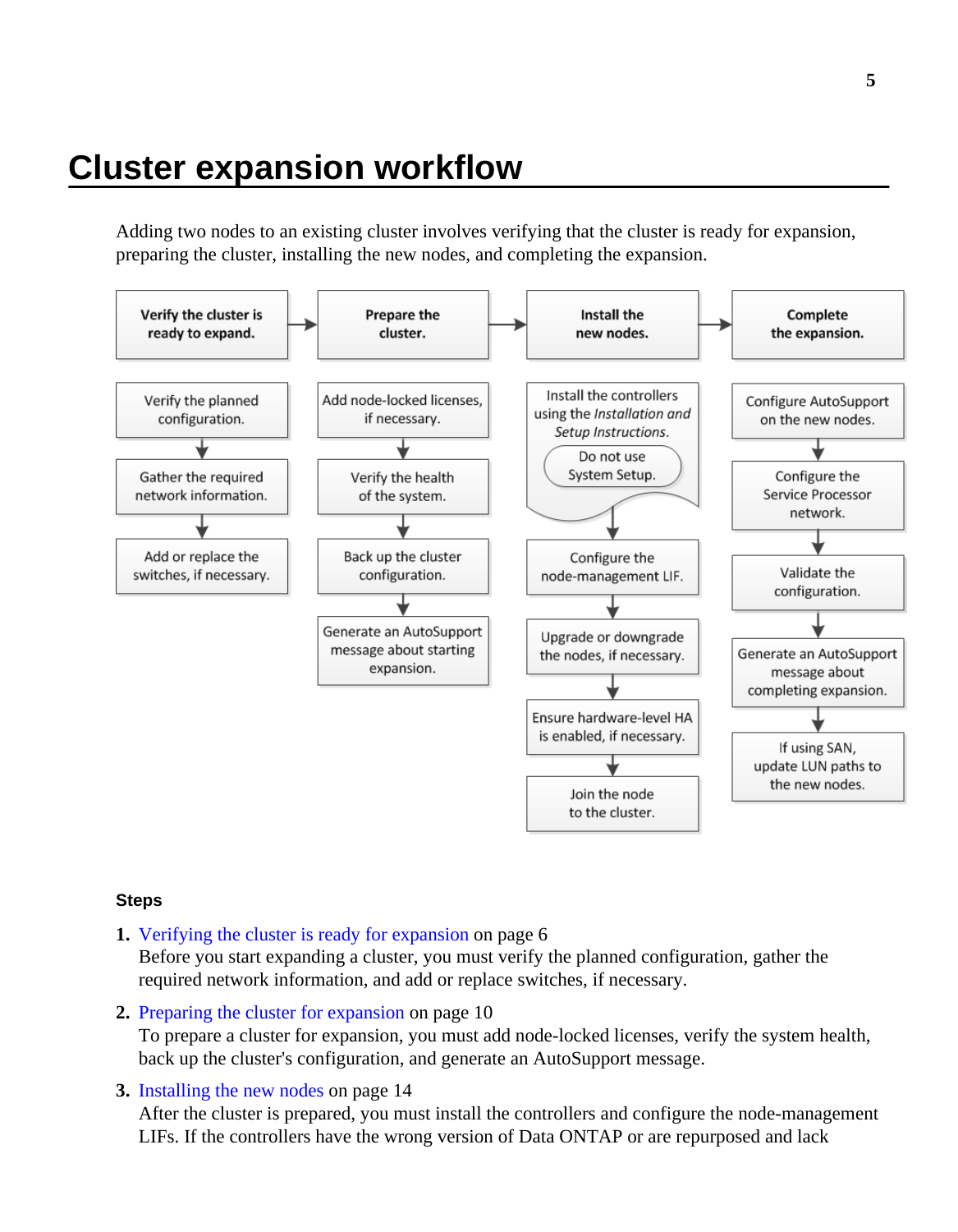<span id="page-5-0"></span>hardware-level HA, you must address those issues in Maintenance mode. Finally, you can join the nodes to the cluster.

**4.** [Completing the expansion](#page-21-0) on page 22

After both nodes are joined to the cluster, you must finish configuring the newly added nodes by configuring AutoSupport and completing the SP network. You then validate the expanded cluster and generate an AutoSupport message to complete the expansion. If the cluster uses SAN, you should update LUN paths.

# **Verifying the cluster is ready for expansion**

Before you start expanding a cluster, you must verify the planned configuration, gather the required network information, and add or replace switches, if necessary.

#### **Steps**

**1.** Verifying the planned configuration on page 6

Before you expand a cluster, you must ensure the following: the planned configuration is supported, the required licenses exist, the site is ready, the cluster switches support the expansion, and the existing nodes are using the same version of Data ONTAP 8.3.

**2.** [Gathering the required network information](#page-7-0) on page 8

Before you expand a cluster, you must obtain networking information required to later configure the node-management LIFs and the Service Processor IP addresses for both of the nodes.

**3.** [Adding or replacing switches](#page-8-0) on page 9

Before you expand the cluster, you must ensure that the cluster switches support the expanded configuration. If the cluster is switchless, you must add switches. If the existing switches do not have enough ports available to support the new configuration, you must replace the switches.

## **Verifying the planned configuration**

Before you expand a cluster, you must ensure the following: the planned configuration is supported, the required licenses exist, the site is ready, the cluster switches support the expansion, and the existing nodes are using the same version of Data ONTAP 8.3.

#### **Before you begin**

You must have the two sets of credentials—the user name and password required to log in to the cluster as an administrator and the user name and password required to log in to the NetApp Support Site.

### **Steps**

**1.** Verify the planned configuration as follows: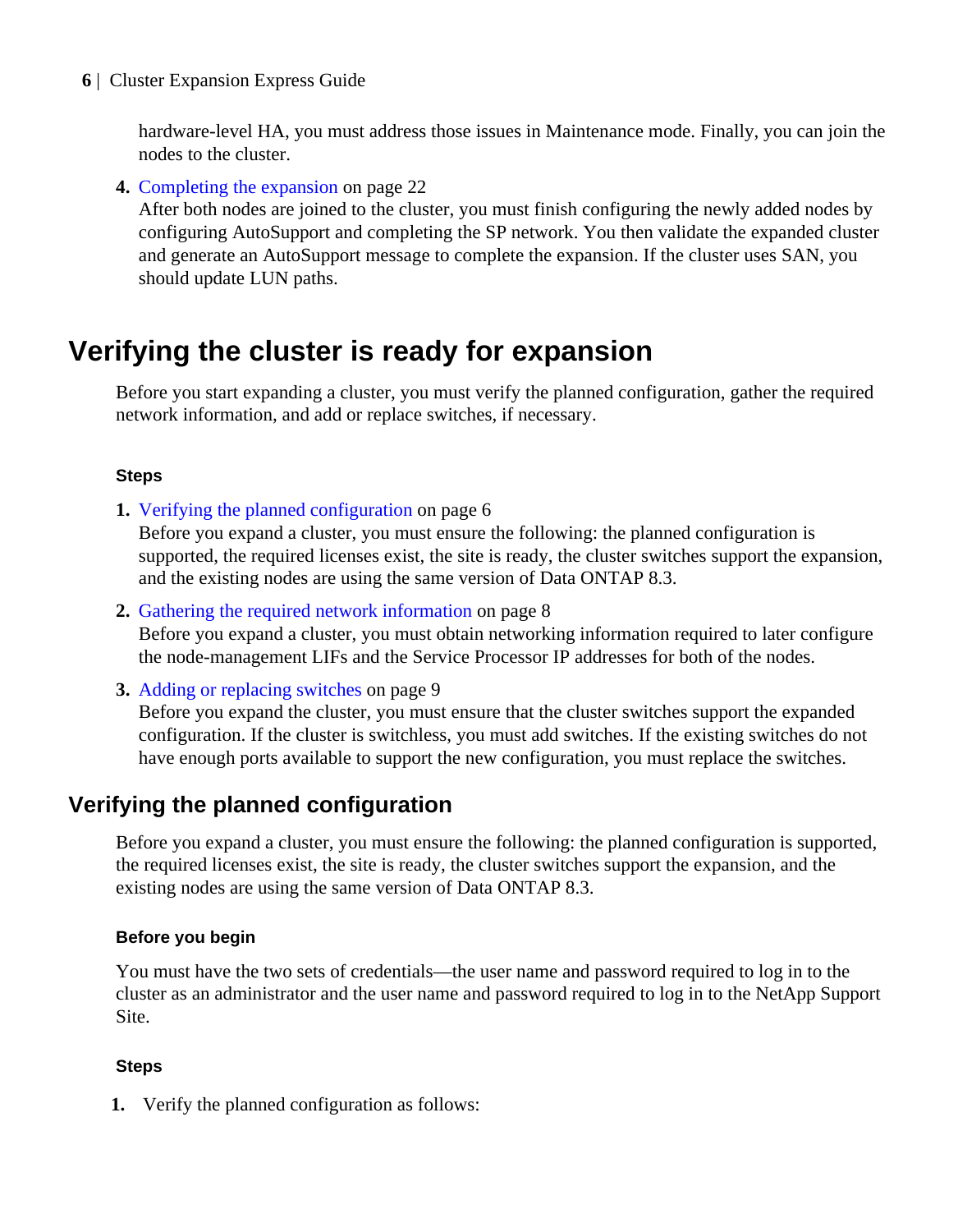a. Verify that the platform of the new controllers can be mixed with the cluster's existing controllers.

[Clustered Data ONTAP Storage Platform Mixing Rules](https://library.netapp.com/ecm/ecm_download_file/ECMP1644424)

b. Verify that the expanded cluster does not exceed the system limits for the platforms.

[NetApp Hardware Universe](https://hwu.netapp.com)

c. If your cluster is configured for SAN, verify that the expanded cluster does not exceed the configuration limits for FC, FCoE, and iSCSI.

[Clustered Data ONTAP 8.3 SAN Configuration Guide](https://library.netapp.com/ecm/ecm_download_file/ECMP1636036)

If these requirements are not met, you cannot proceed with the expansion.

- **2.** Ensure that licenses cover the new nodes:
	- a. On the existing cluster, view the licenses by using the system license show command.

#### **Example**

```
cluster1::> system license show
Serial Number: 9-99-999999
Owner: cluster1
Package Type Description Expiration
----------------- ------- --------------------- --------------------
Base site Cluster Base License -
NFS license NFS License -
CIFS license CIFS License -
...
```
- b. Review the output to identify the node-locked licenses (identified by the type license) that will be required for the additional nodes.
- c. Ensure that the licenses included with the additional nodes are consistent with the cluster's existing node-locked licenses.

[NetApp Software License Search](http://mysupport.netapp.com/licenses)

If you do not have the required licenses for the additional nodes, you must purchase additional licenses before you proceed.

**3.** Verify that the site is ready for all the new equipment.

[NetApp Hardware Universe](https://hwu.netapp.com)

If the site is not ready, you must prepare the site before continuing with the expansion.

**4.** Verify that the existing switches support the additional controllers.

[NetApp Hardware Universe](https://hwu.netapp.com)

If the cluster is switchless or if the existing switches do not support the additional nodes, you must obtain cluster switches, which you can install later in the expansion process.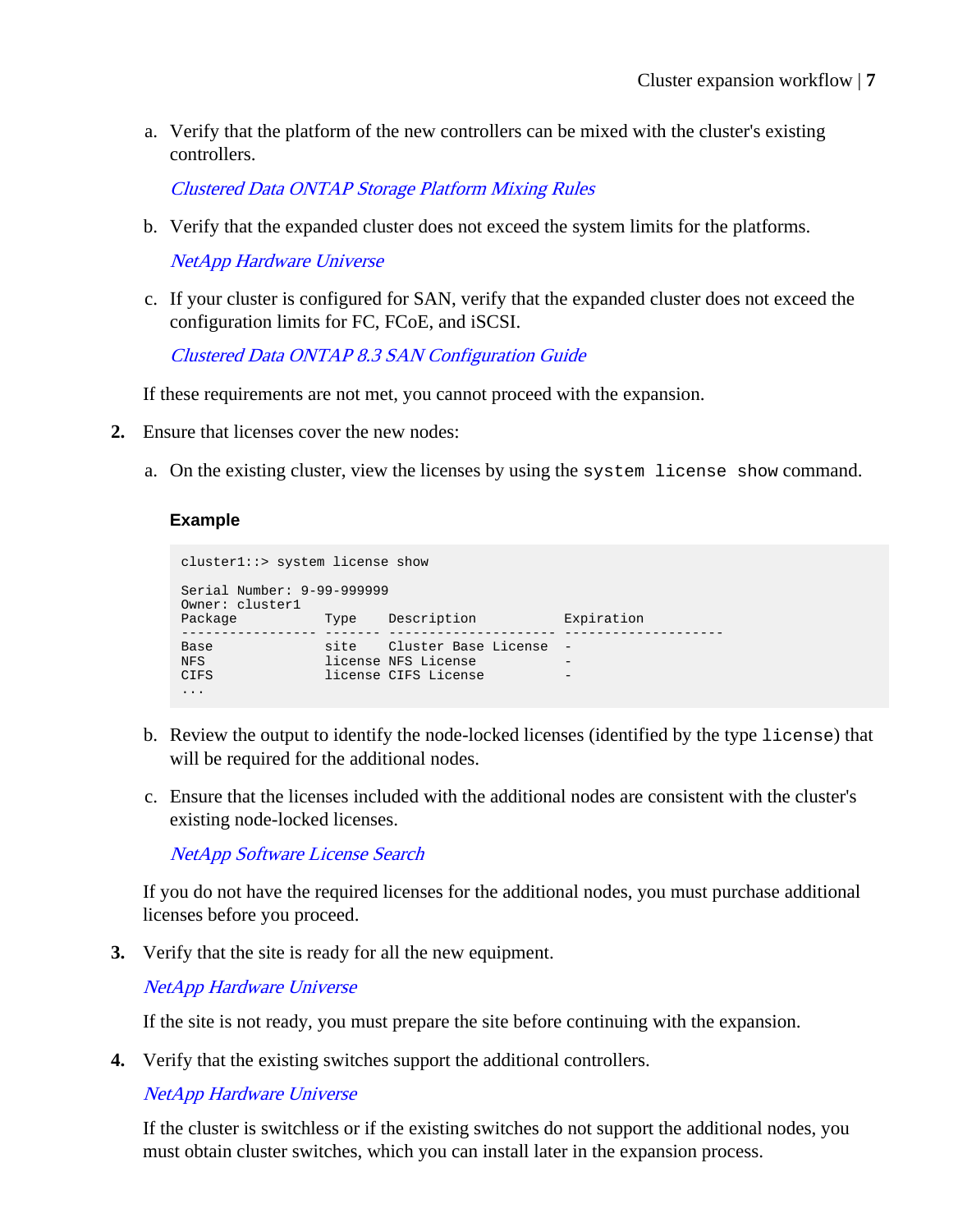<span id="page-7-0"></span>**5.** Verify that all nodes in the existing cluster are running the same version of Data ONTAP 8.3 including the same minor release and patch, if applicable—by using the cluster image show command.

#### **Example**

```
cluster1::> cluster image show
Current Installation<br>
Node Version Date
                Version
                                  12/15/2014 17:37:26
cluster1-1 8.3RC1 12/15/2014 17:37:26
cluster1-2 8.3RC1 12/15/2014 17:37:42
2 entries were displayed.
```
You should make note of the version of Data ONTAP for reference later in this workflow.

[Clustered Data ONTAP 8.3 man page: cluster image show - Display currently running image](https://library.netapp.com/ecmdocs/ECMP1610202/html/cluster/image/show.html) [information](https://library.netapp.com/ecmdocs/ECMP1610202/html/cluster/image/show.html)

## **Gathering the required network information**

Before you expand a cluster, you must obtain networking information required to later configure the node-management LIFs and the Service Processor IP addresses for both of the nodes.

#### **Steps**

- **1.** Obtain the following details to configure two node-management LIFs—one for each of the nodes that you plan to add to the cluster:
	- IP address
	- Network mask
	- Gateway
	- Port
- **2.** If your site typically has DNS entries for node-management LIFs, ensure that DNS entries are created for the new nodes.
- **3.** Determine whether the cluster uses automatic or manual network configuration for the SP by using the system service-processor network auto-configuration show command.

If a subnet name is displayed in either the SP IPv4 Subnet Name or SP IPv6 Subnet Name column, the cluster is using automatic SP networking. If both columns are blank, the cluster is using manual SP networking.

#### **Example**

In the following output, the sub1 subnet indicates that cluster1 SP uses automatic network configuration: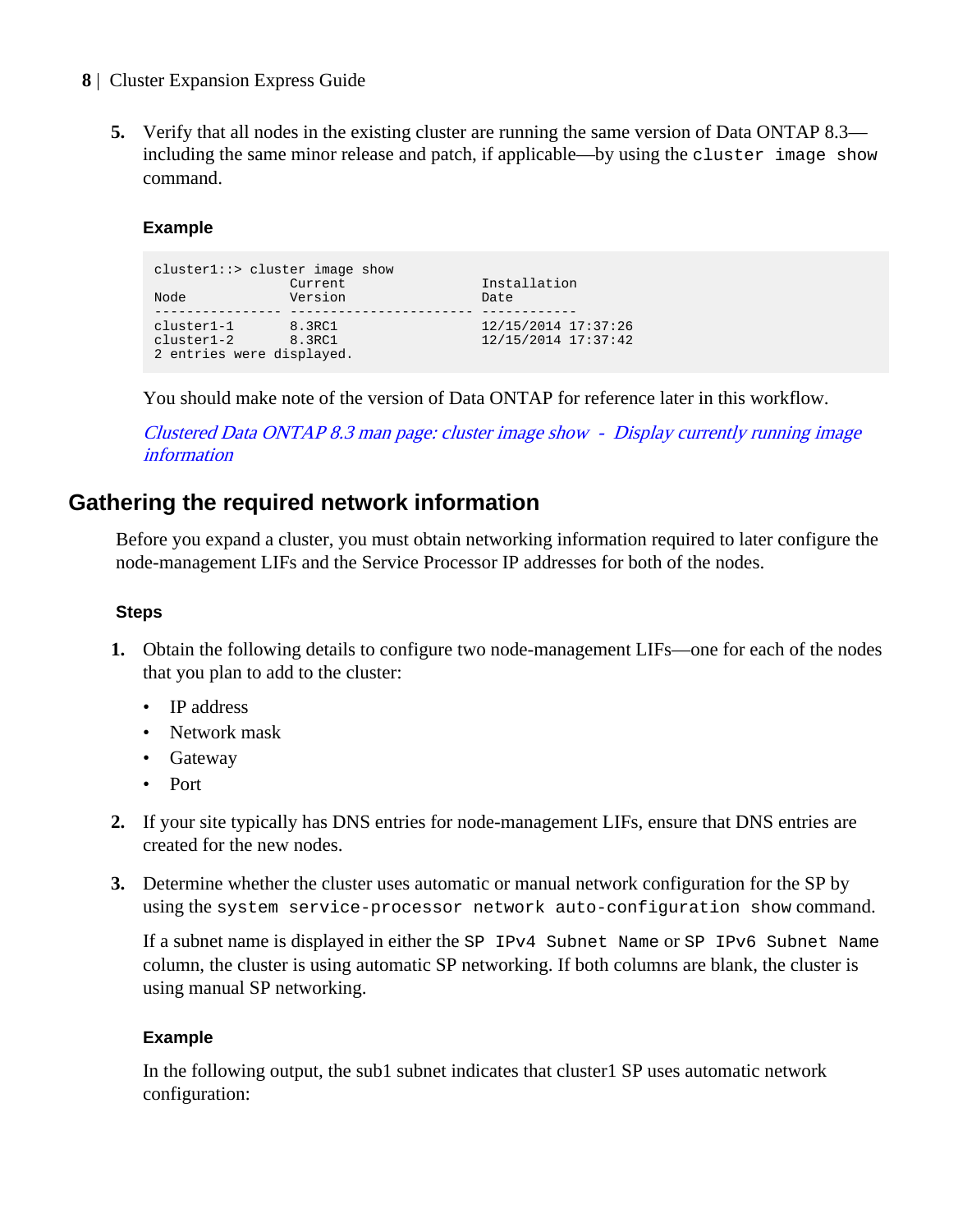```
cluster1::> system service-processor network auto-configuration show
Cluster Name SP IPv4 Subnet Name SP IPv6 Subnet Name
-------------------- ---------------------------- -------------------
cluster1 sub1
```
#### **Example**

In the following output, the blank subnet fields indicate that cluster1 SP uses manual network configuration:

```
cluster1::> system service-processor network auto-configuration show
Cluster Name SP IPv4 Subnet Name SP IPv6 Subnet Name
-------------------- ---------------------------- -------------------
cluster1
```
- **4.** Depending on the SP network configuration, perform one of the following actions:
	- If the SP uses manual network configuration, obtain two IP addresses that you will use later when configuring SP on the new nodes.
	- If the SP uses automatic network configuration, verify that the subnet used by the SP has available IP addresses for the two new nodes by using the network subnet show command.

#### **Example**

In the following output, the sub1 subnet has 2 addresses available:

```
cluster1::> network subnet show
IPspace: Default
Subnet Broadcast Avail/
Name Subnet Domain Gateway Total Ranges
       --------- ---------------- --------- --------------- --------- ---------------
sub1 10.53.33.1/18 Default 10.53.0.1 2/4 10.53.33.3-10.53.33.6
...
```
## **Adding or replacing switches**

Before you expand the cluster, you must ensure that the cluster switches support the expanded configuration. If the cluster is switchless, you must add switches. If the existing switches do not have enough ports available to support the new configuration, you must replace the switches.

#### **Choices**

• If the cluster is currently a two-node switchless cluster, migrate the cluster to a two-node switched cluster using the type of switch you prefer.

[Migrating to a two-node switched cluster with Cisco cluster switches](https://library.netapp.com/ecm/ecm_download_file/ECMP1140536) [Migrating to a two-node switched cluster with NetApp CN1610 cluster switches](https://library.netapp.com/ecm/ecm_download_file/ECMP1140535)

• If the existing switches do not have enough ports available to support the future configuration, replace the switches by using the appropriate replacement procedure.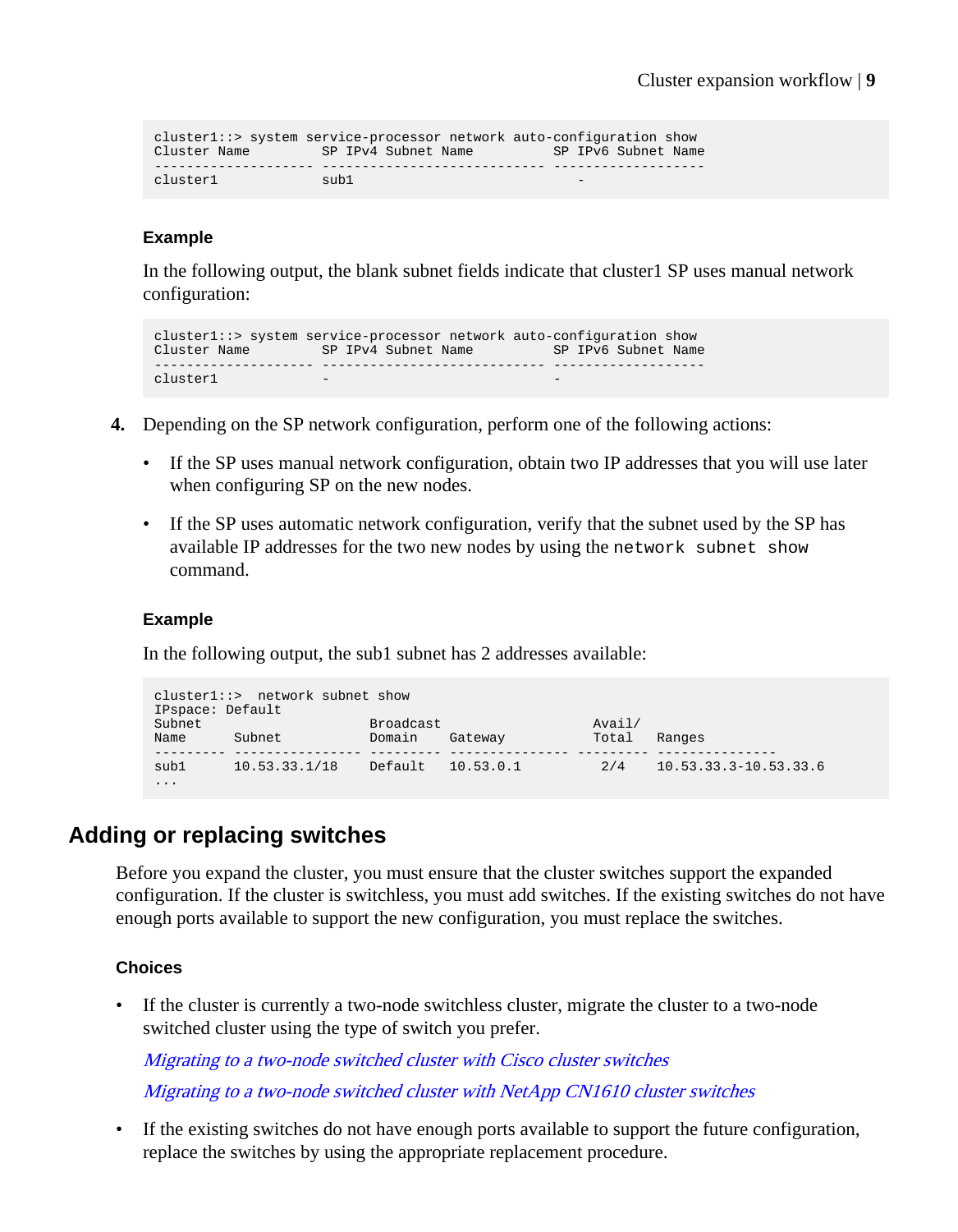<span id="page-9-0"></span>[NetApp Documentation: Cluster Management and Interconnect Switches](http://mysupport.netapp.com/documentation/productlibrary/index.html?productID=61470)

# **Preparing the cluster for expansion**

To prepare a cluster for expansion, you must add node-locked licenses, verify the system health, back up the cluster's configuration, and generate an AutoSupport message.

#### **Steps**

**1.** Adding node-locked licenses on page 10

If the cluster has features that use node-locked licenses (which entitle only specific nodes to the licensed functionality), you must ensure that node-locked licenses are installed for the new nodes. You should add the licenses before the nodes are joined to the cluster.

- **2.** [Verifying the health of the system](#page-10-0) on page 11 Before you expand a cluster, you must ensure that all components of the cluster are healthy by running the Config Advisor tool and running several health commands.
- **3.** [Backing up the cluster configuration](#page-12-0) on page 13 Before you expand a cluster, you should use advanced privilege to create a backup file to save the cluster configuration information and optionally save the node configurations.
- **4.** [Generating an AutoSupport message about starting expansion](#page-12-0) on page 13

Immediately before you expand a cluster, you should send an AutoSupport message to indicate that you are about to start the expansion process. The message informs internal and external support staff about expansion and acts as a timestamp for any troubleshooting that might be required later.

### **Adding node-locked licenses**

If the cluster has features that use node-locked licenses (which entitle only specific nodes to the licensed functionality), you must ensure that node-locked licenses are installed for the new nodes. You should add the licenses before the nodes are joined to the cluster.

#### **Steps**

**1.** Add each license key by using the system license add command.

#### **Example**

cluster1::> system license add -license-code AAAAAAAAAAAAAA

[Clustered Data ONTAP 8.3 man page: system license add - Add one or more licenses](https://library.netapp.com/ecmdocs/ECMP1610202/html/system/license/add.html)

**2.** View the existing licenses by using the system license show command.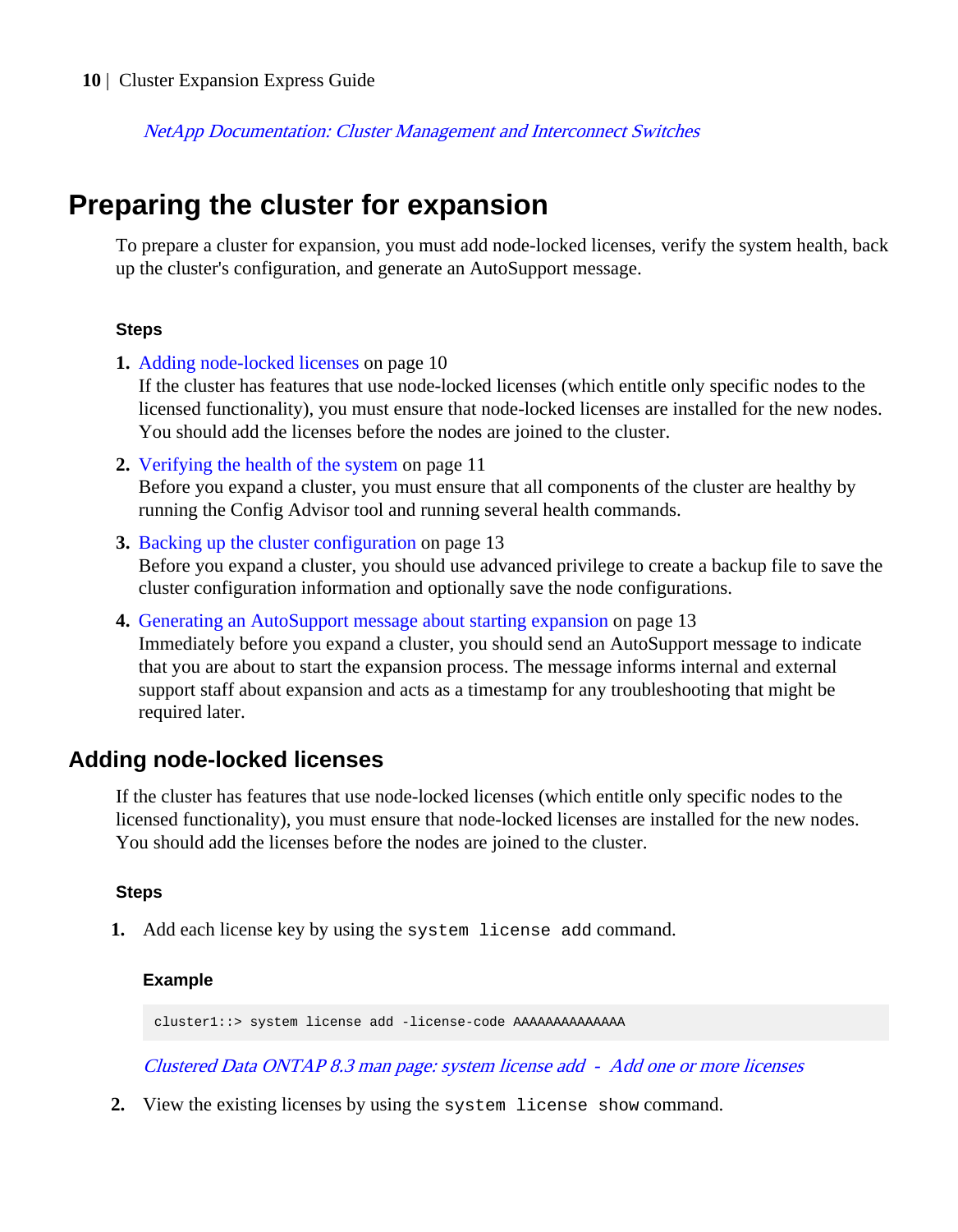#### <span id="page-10-0"></span>**Example**

```
cluster1::> system license show
Serial Number: 9-99-999999
Owner: cluster1<br>Package
                        Type Description Expiration
----------------- ------- --------------------- --------------------
Base site Cluster Base License -
NFS license NFS License -
CIFS license CIFS License -
...
```
[Clustered Data ONTAP 8.3 man page: system license show - Display licenses](https://library.netapp.com/ecmdocs/ECMP1610202/html/system/license/show.html)

**3.** Review the output to ensure that a node-locked license is displayed for all serial numbers, including serial numbers for existing and new nodes.

## **Verifying the health of the system**

Before you expand a cluster, you must ensure that all components of the cluster are healthy by running the Config Advisor tool and running several health commands.

#### **Steps**

- **1.** Ensure that you have the latest version of Config Advisor:
	- If you do not have Config Advisor on your laptop, download it. [NetApp Downloads: Config Advisor](http://mysupport.netapp.com/NOW/download/tools/config_advisor/)
	- If you have Config Advisor, start it, click **Help > Check for Updates**, and follow the prompts to upgrade it if necessary.

**Note:** Do not uninstall the previous version of the tool or delete the data folder during the upgrade. The tool uninstalls the previous version and replaces it with the latest version. It renames the data folder as the latest folder and retains all the contents in the folder.

- **2.** Verify the cabling and configuration by running Config Advisor:
	- a. Connect your laptop to the management network for the cluster.
	- b. Click **Collect Data**.

Config Advisor displays any problems found.

- c. If problems are found, correct them and run the tool again.
- **3.** Verify that the shelves and disks do not have any issues by using and reviewing the output of the following health commands, which display information that is not checked by Config Advisor:
	- system health system-connectivity shelf show
	- system health node-connectivity shelf show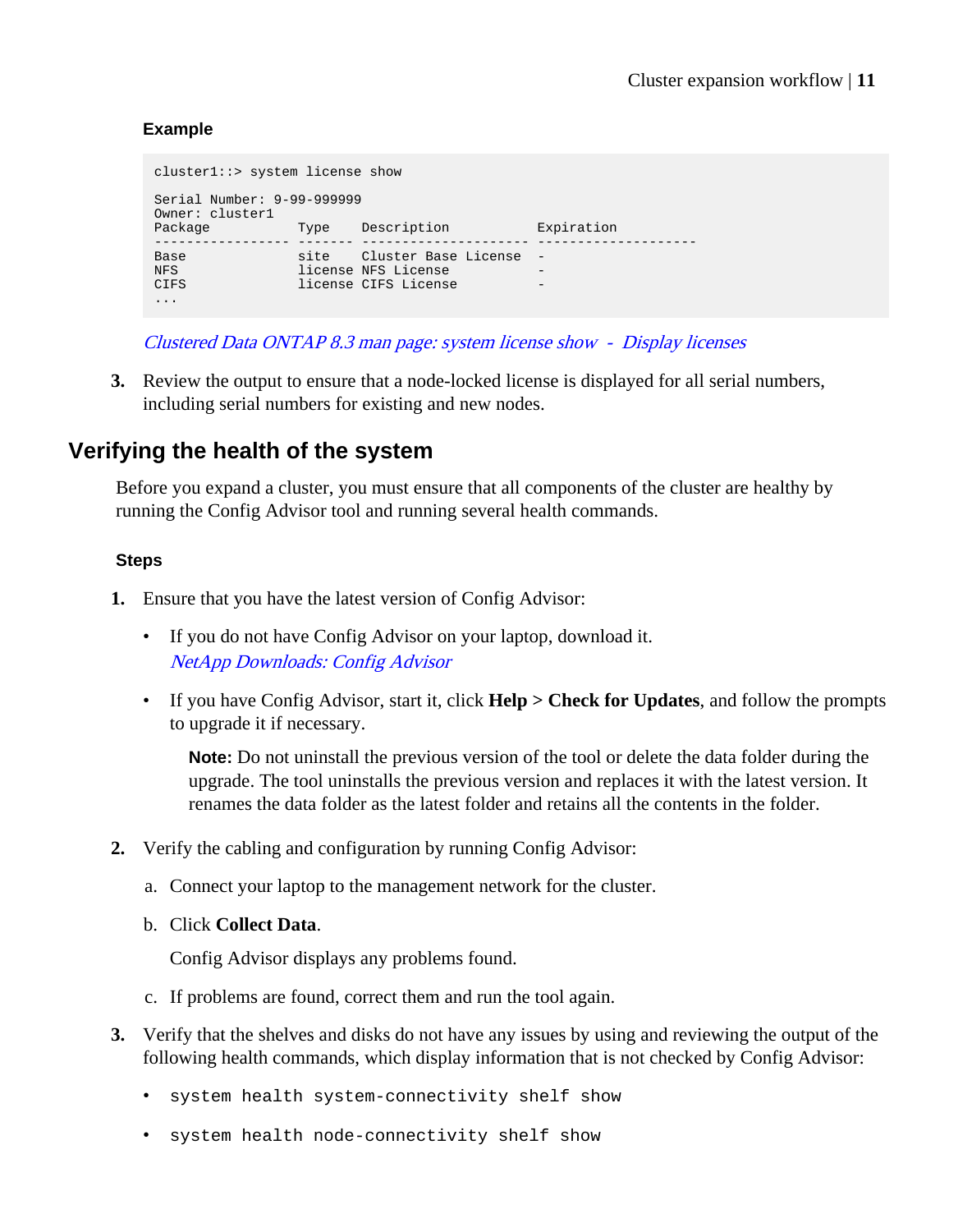• system health node-connectivity disk show

#### **Example**

|                                                        | cluster1::> system health system-connectivity shelf show | Shelf    | Connected                      |     |                                | Num Status                             |  |
|--------------------------------------------------------|----------------------------------------------------------|----------|--------------------------------|-----|--------------------------------|----------------------------------------|--|
| Shelf UUID                                             |                                                          | ID       | Nodes Paths                    |     |                                |                                        |  |
| 50:0a:09:80:01:b9:73:19                                |                                                          | $\Omega$ | cluster1-1, 4 ok<br>cluster1-2 |     |                                |                                        |  |
| cluster1::> system health node-connectivity shelf show |                                                          |          |                                |     |                                |                                        |  |
|                                                        |                                                          |          |                                | Num | Num                            |                                        |  |
| Node                                                   | and the Shelf Name                                       |          |                                |     |                                | Disks Paths Status<br>------ --------- |  |
| cluster1-1 shelf0                                      |                                                          |          |                                | 24  | $2^{\circ}$                    | ok                                     |  |
| cluster1-1 shelf1                                      |                                                          |          |                                | 24  | $2^{\circ}$                    | ok                                     |  |
| cluster1-1 shelf2                                      |                                                          |          |                                | 24  | $2^{\circ}$                    | ok                                     |  |
| $\cdot$ $\cdot$ $\cdot$                                |                                                          |          |                                |     |                                |                                        |  |
| cluster1::> system health node-connectivity disk show  |                                                          |          |                                |     |                                |                                        |  |
|                                                        |                                                          |          |                                |     | Num                            |                                        |  |
| Node Disk Name                                         |                                                          |          |                                |     | ------                         | Bay Paths Status                       |  |
| $cluster1 - 1$ $0a.00.01$                              |                                                          |          |                                | 21  | $2 \left( \frac{1}{2} \right)$ | ok.                                    |  |
| $cluster1 - 1$ $0a.00.02$                              |                                                          |          |                                | 18  | 2 ok                           |                                        |  |
| $cluster1 - 1$ $0a.00.03$                              |                                                          |          |                                | 10  | $\overline{2}$                 | ok                                     |  |
| $\cdot$ $\cdot$ $\cdot$                                |                                                          |          |                                |     |                                |                                        |  |
|                                                        |                                                          |          |                                |     |                                |                                        |  |

[Clustered Data ONTAP 8.3 man page: system health system-connectivity shelf show - Show](https://library.netapp.com/ecmdocs/ECMP1610202/html/system/health/system-connectivity/shelf/show.html) [shelf resources and connectivity status](https://library.netapp.com/ecmdocs/ECMP1610202/html/system/health/system-connectivity/shelf/show.html)

[Clustered Data ONTAP 8.3 man page: system health node-connectivity shelf show - Show shelf](https://library.netapp.com/ecmdocs/ECMP1610202/html/system/health/node-connectivity/shelf/show.html) [resources and connectivity status](https://library.netapp.com/ecmdocs/ECMP1610202/html/system/health/node-connectivity/shelf/show.html)

[Clustered Data ONTAP 8.3 man page: system health node-connectivity disk show - Show disk](https://library.netapp.com/ecmdocs/ECMP1610202/html/system/health/node-connectivity/disk/show.html) [resources and connectivity status](https://library.netapp.com/ecmdocs/ECMP1610202/html/system/health/node-connectivity/disk/show.html)

- **4.** Optional: Check the health of the system with the following commands:
	- a. Ensure that the cluster is in a healthy state by using the system health status show command and verifying that the Status is ok.

#### **Example**

```
cluster1::> system health status show
Status
---------------
ok
```
b. Ensure that all nodes in the cluster are in a healthy state by using the cluster show command and verifying that the Health of each node is true.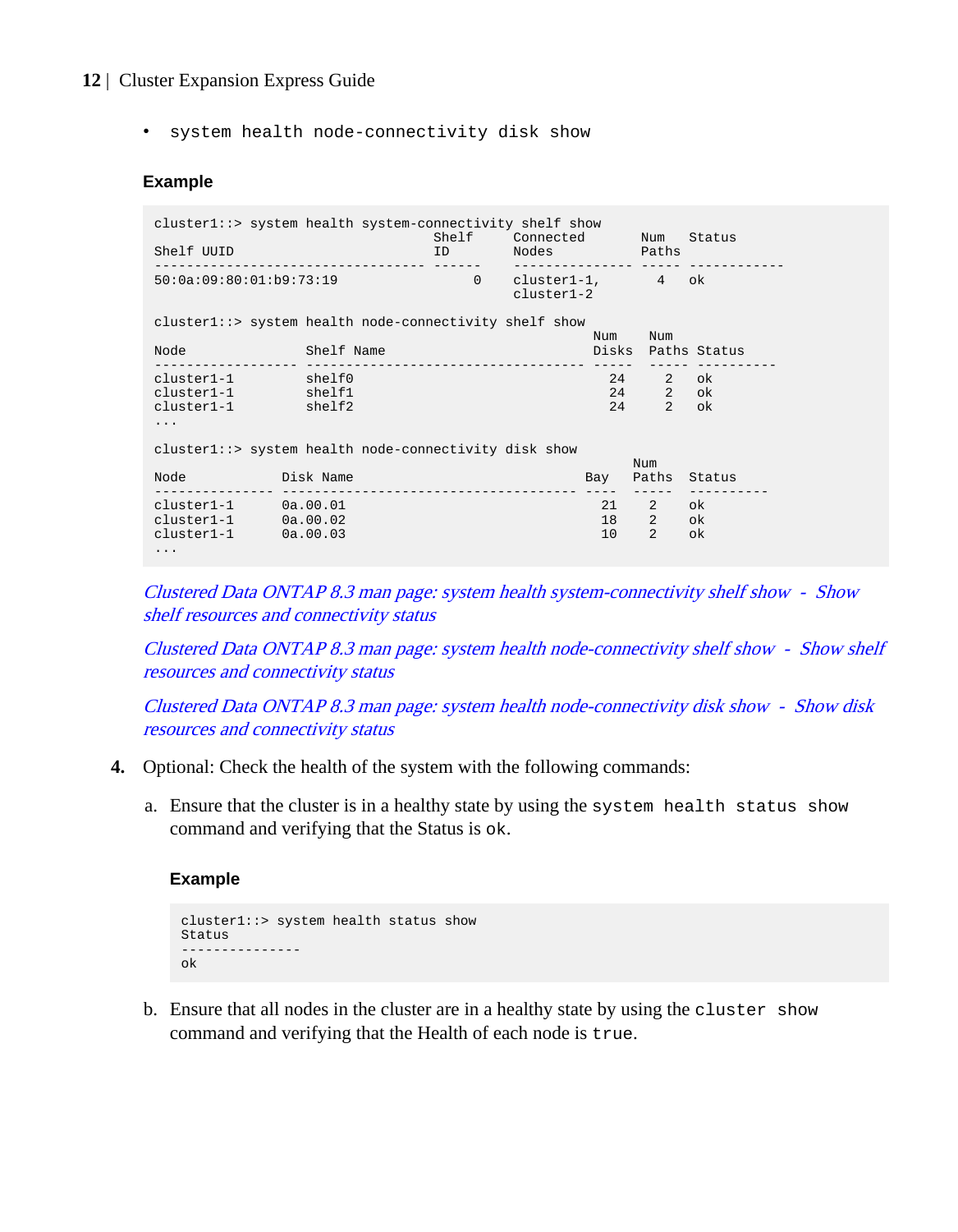#### <span id="page-12-0"></span>**Example**

cluster1::> cluster show<br>Node Hea Health Eligibility --------------------- ------- ----------- cluster1-1 true true cluster1-2 true true 2 entries were displayed.

## **Backing up the cluster configuration**

Before you expand a cluster, you should use advanced privilege to create a backup file to save the cluster configuration information and optionally save the node configurations.

#### **Steps**

- **1.** Set the privilege level to advanced by using the set -privilege advanced command.
- **2.** Create a backup file of the cluster configuration by using the system configuration backup create command with the -backup-type cluster parameter.

#### **Example**

```
cluster1::*> system configuration backup create -node cluster1-1 -backup-name 
clusterbeforeexpansion.7z -backup-type cluster
[Job 5573] Job is queued: Cluster Backup OnDemand Job.
```
[Clustered Data ONTAP 8.3 man page: system configuration backup create - Create a](https://library.netapp.com/ecmdocs/ECMP1610202/html/system/configuration/backup/create.html) [configuration backup](https://library.netapp.com/ecmdocs/ECMP1610202/html/system/configuration/backup/create.html)

- **3.** Optional: Create a backup file of each node's configuration by using the system configuration backup create command with the -backup-type node parameter for each node.
- **4.** Return the privilege level to admin by using the set -privilege admin command.

### **Generating an AutoSupport message about starting expansion**

Immediately before you expand a cluster, you should send an AutoSupport message to indicate that you are about to start the expansion process. The message informs internal and external support staff about expansion and acts as a timestamp for any troubleshooting that might be required later.

#### **Before you begin**

AutoSupport must be set up.

#### **Step**

**1.** For each node in the cluster, send an AutoSupport message by using the system node autosupport invoke command.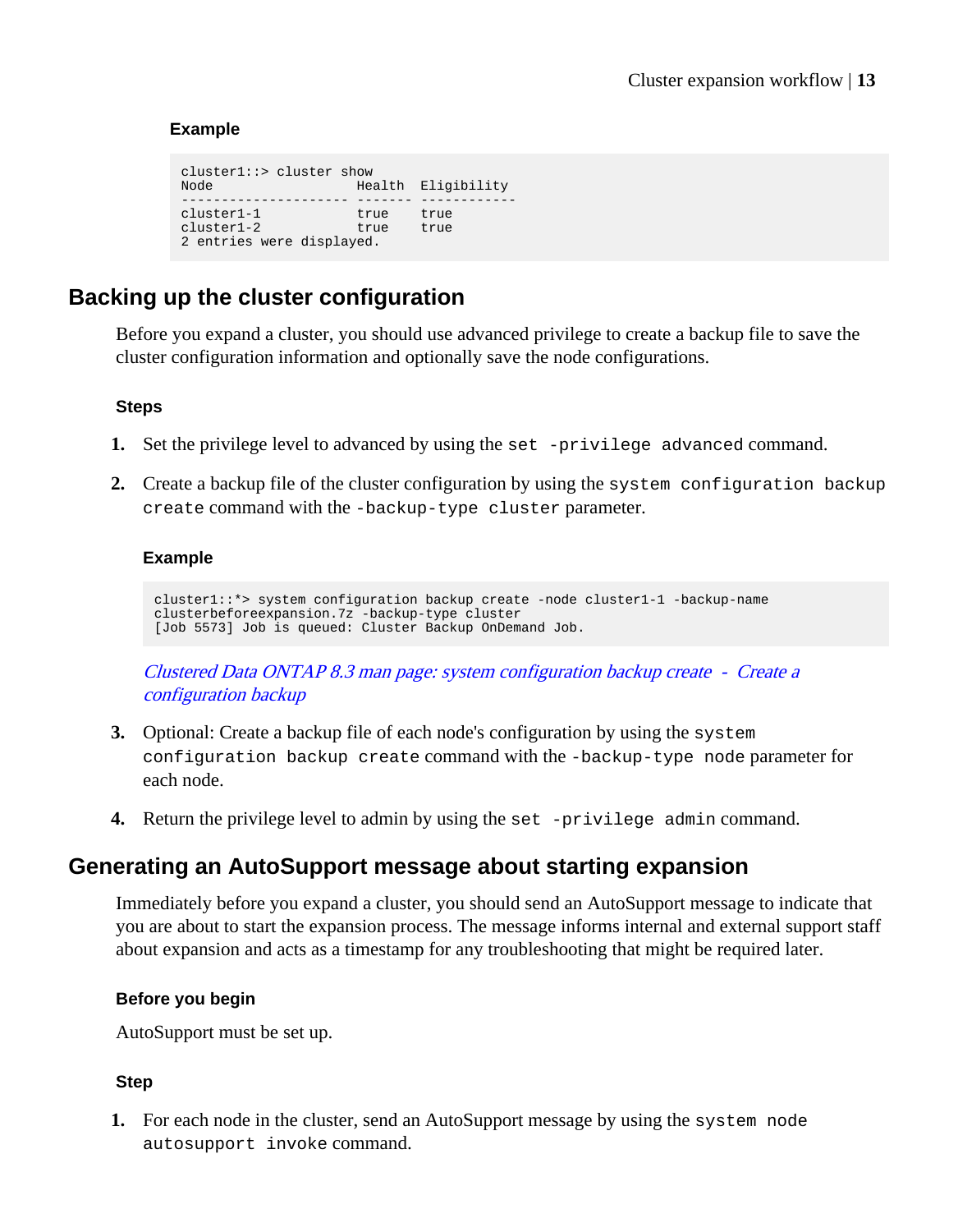#### <span id="page-13-0"></span>**Example**

```
cluster1::> system node autosupport invoke -node * -message "cluster expansion started" -
type all
The AutoSupport was successfully invoked on node "cluster1-1". To view the status 
of the AutoSupport, use the "system node autosupport history show" command. 
Note: It may take several minutes for the AutoSupport to appear in the history list.
The AutoSupport was successfully invoked on node "cluster1-2". To view the status 
of the AutoSupport, use the "system node autosupport history show" command. 
Note: It may take several minutes for the AutoSupport to appear in the history list.
2 entries were acted on.
```
[Clustered Data ONTAP 8.3 man page: system node autosupport invoke - Generate and send an](https://library.netapp.com/ecmdocs/ECMP1610202/html/system/node/autosupport/invoke.html) [AutoSupport message](https://library.netapp.com/ecmdocs/ECMP1610202/html/system/node/autosupport/invoke.html)

# **Installing the new nodes**

After the cluster is prepared, you must install the controllers and configure the node-management LIFs. If the controllers have the wrong version of Data ONTAP or are repurposed and lack hardwarelevel HA, you must address those issues in Maintenance mode. Finally, you can join the nodes to the cluster.

#### **Steps**

- **1.** [Installing the controllers](#page-14-0) on page 15 When you install controllers that will be added to an existing cluster, you must follow the first three steps of the appropriate *Installation and Setup Instructions*, but you must *not* use System Setup to create a cluster.
- **2.** [Configuring node-management LIFs](#page-15-0) on page 16

After the controller modules are physically installed, you can power on each one and configure its node-management LIF.

**3.** [Upgrading or downgrading the nodes](#page-16-0) on page 17

Before joining the newly installed nodes to the cluster, you must ensure that they are running the same version of Data ONTAP that the cluster is running. If the nodes are running a different version, you must upgrade or downgrade the nodes to match the cluster.

**4.** [Ensuring hardware-level HA is enabled](#page-18-0) on page 19

If the newly installed controller modules are reused—not new—you must enter Maintenance mode and ensure that their HA state is set to HA.

**5.** [Joining the nodes to the cluster](#page-19-0) on page 20

When the newly installed controller modules are ready, you can add each one to the cluster by using the cluster setup command, which first sets the node in HA mode and then joins it to the cluster.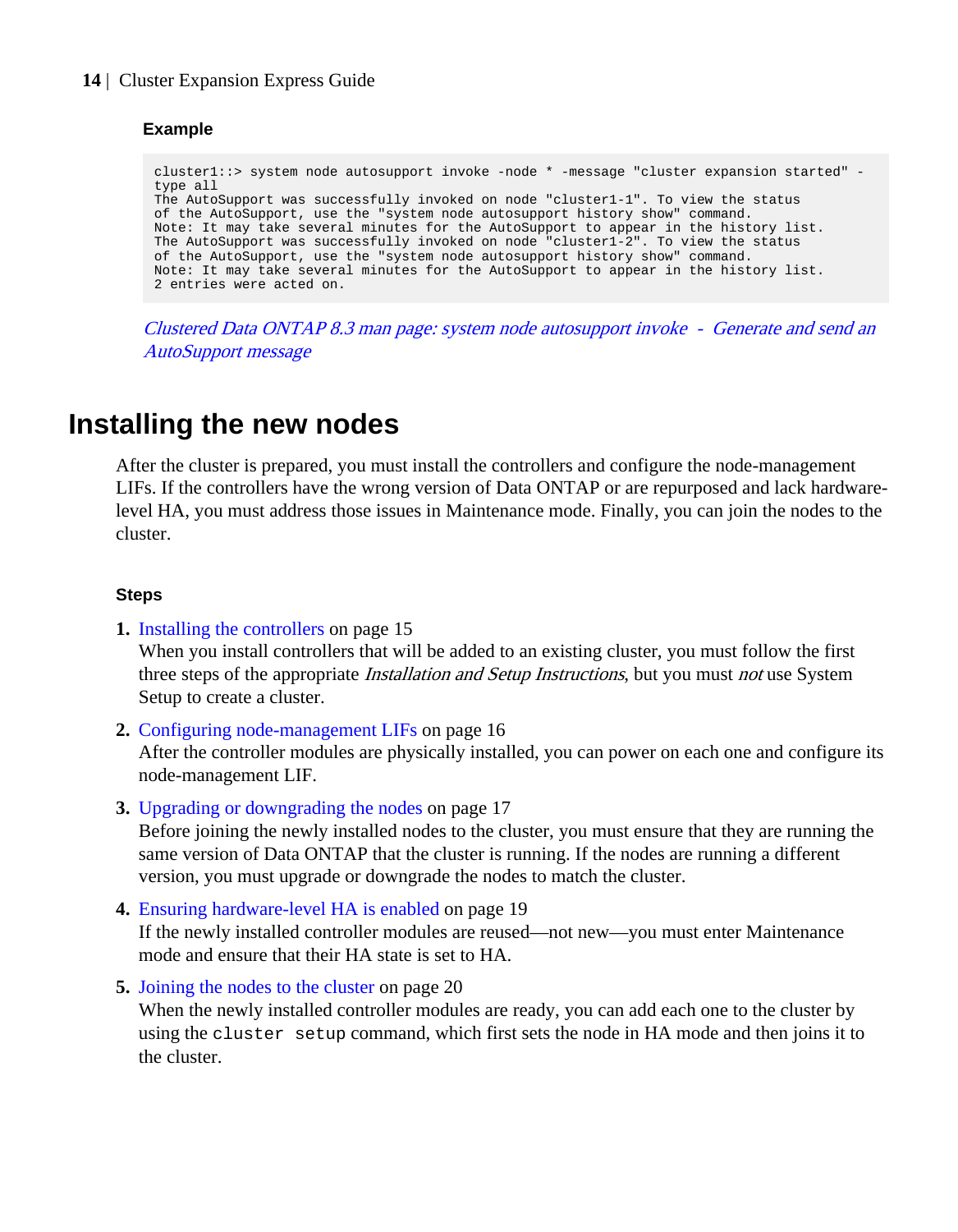## <span id="page-14-0"></span>**Installing the controllers**

When you install controllers that will be added to an existing cluster, you must follow the first three steps of the appropriate *Installation and Setup Instructions*, but you must *not* use System Setup to create a cluster.

#### **Steps**

- **1.** Obtain the Installation and Setup Instructions for the FAS model number of the controller module that you plan to add to the cluster.
	- For a new controller module, the document is available in the box.
	- For a repurposed controller module, you can download the document.

[NetApp Documentation](http://mysupport.netapp.com/portal/documentation)

- **2.** Follow the Prepare for installation section with the following exceptions:
	- You can skip any instructions about downloading software or a worksheet.
	- You must provide a serial console connection even if it is not mentioned in the *Installation* and Setup Instructions.

You require a serial console because you must use the nodeshell CLI to configure nodemanagement LIFs.

If the clustered Data ONTAP section does not mention the serial console, you can see the 7 mode section.

- **3.** Follow the Install hardware section.
- **4.** Follow the Cable storage section.
- **5.** Skip most of the *Complete System Setup* section with the following exceptions:
	- If instructed to, you must power on all disk shelves and check IDs.
	- You must cable the serial console so that you can access the node. If the clustered Data ONTAP section does not mention the serial console, you can see the 7 mode section.

**Attention:** You must not run System Setup software, which will create a new cluster with the new nodes rather than joining the nodes to an existing cluster.

**6.** Skip the Complete configuration section.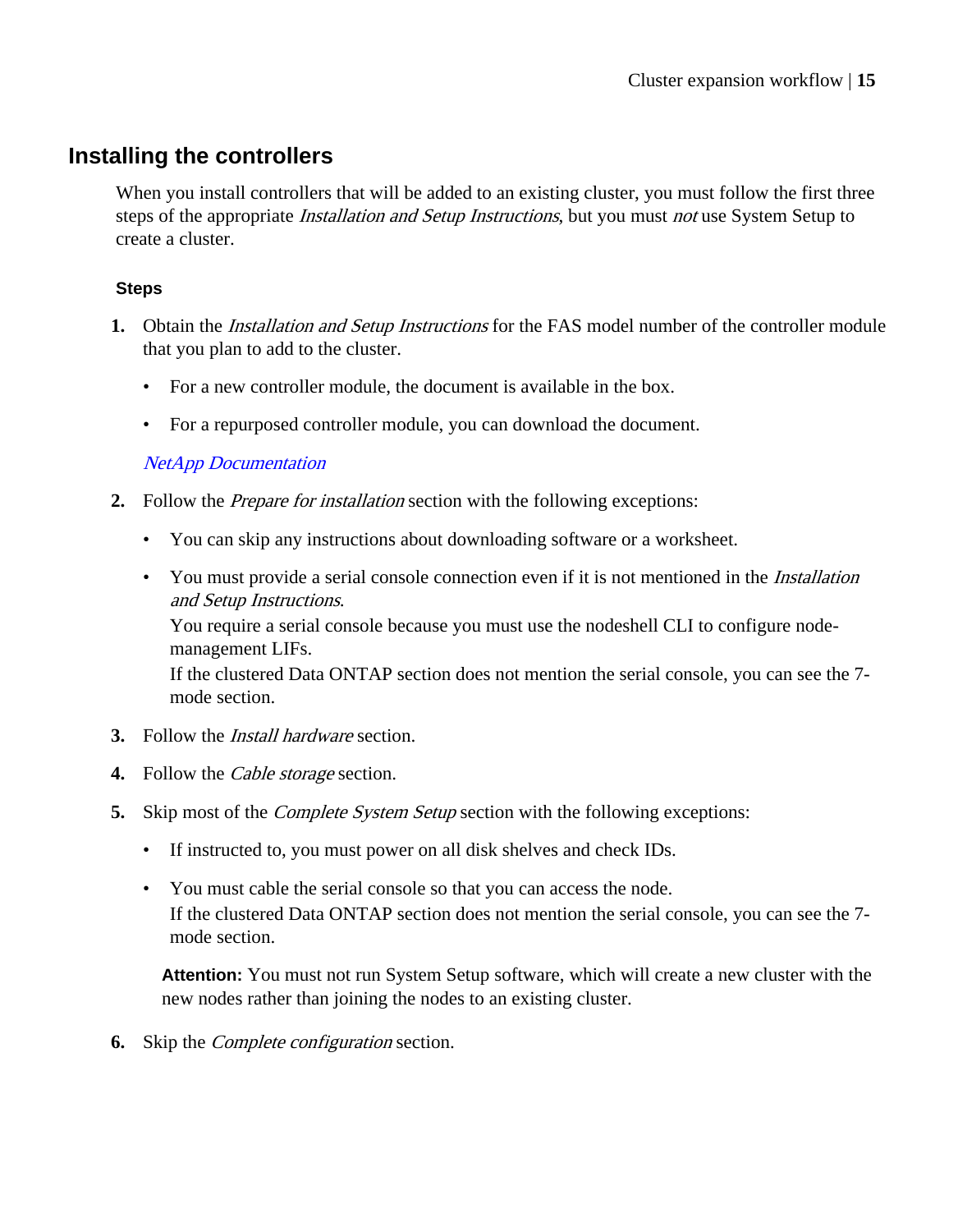## <span id="page-15-0"></span>**Configuring node-management LIFs**

After the controller modules are physically installed, you can power on each one and configure its node-management LIF.

#### **About this task**

You must perform this procedure on both the nodes.

#### **Steps**

- **1.** Access the controller module through the serial console.
- **2.** Power on the controller module, and wait while the node boots and the Node Setup wizard automatically starts on the console.

#### **Example**

```
Welcome to node setup.
You can enter the following commands at any time:
   "help" or "?" - if you want to have a question clarified,
   "back" - if you want to change previously answered questions, and
   "exit" or "quit" - if you want to quit the setup wizard.
     Any changes you made before quitting will be saved.
To accept a default or omit a question, do not enter a value.
This system will send event messages and weekly reports to NetApp Technical
Support.
To disable this feature, enter "autosupport modify -support disable" within 24
hours.
Enabling AutoSupport can significantly speed problem determination and
resolution should a problem occur on your system.
For further information on AutoSupport, see:
http://support.netapp.com/autosupport/
```
**3.** Follow the prompts in the Node Setup wizard to configure a node management LIF using the networking information you gathered earlier.

#### **Example**

```
Type yes to confirm and continue {yes}: yes
Enter the node management interface port [e0a]: e0M
Enter the node management interface IP address: 172.17.178.29
Enter the node management interface netmask: 255.255.255.0
Enter the node management interface default gateway: 172.17.178.1
A node management interface on port e0M with IP address 172.17.178.29 has been created.
This node has its management address assigned and is ready for cluster setup.
To complete cluster setup after all nodes are ready, download and run the System 
Setup utility from the NetApp Support Site and use it to discover the configured nodes.
For System Setup, this node's management address is: 172.17.178.29.
```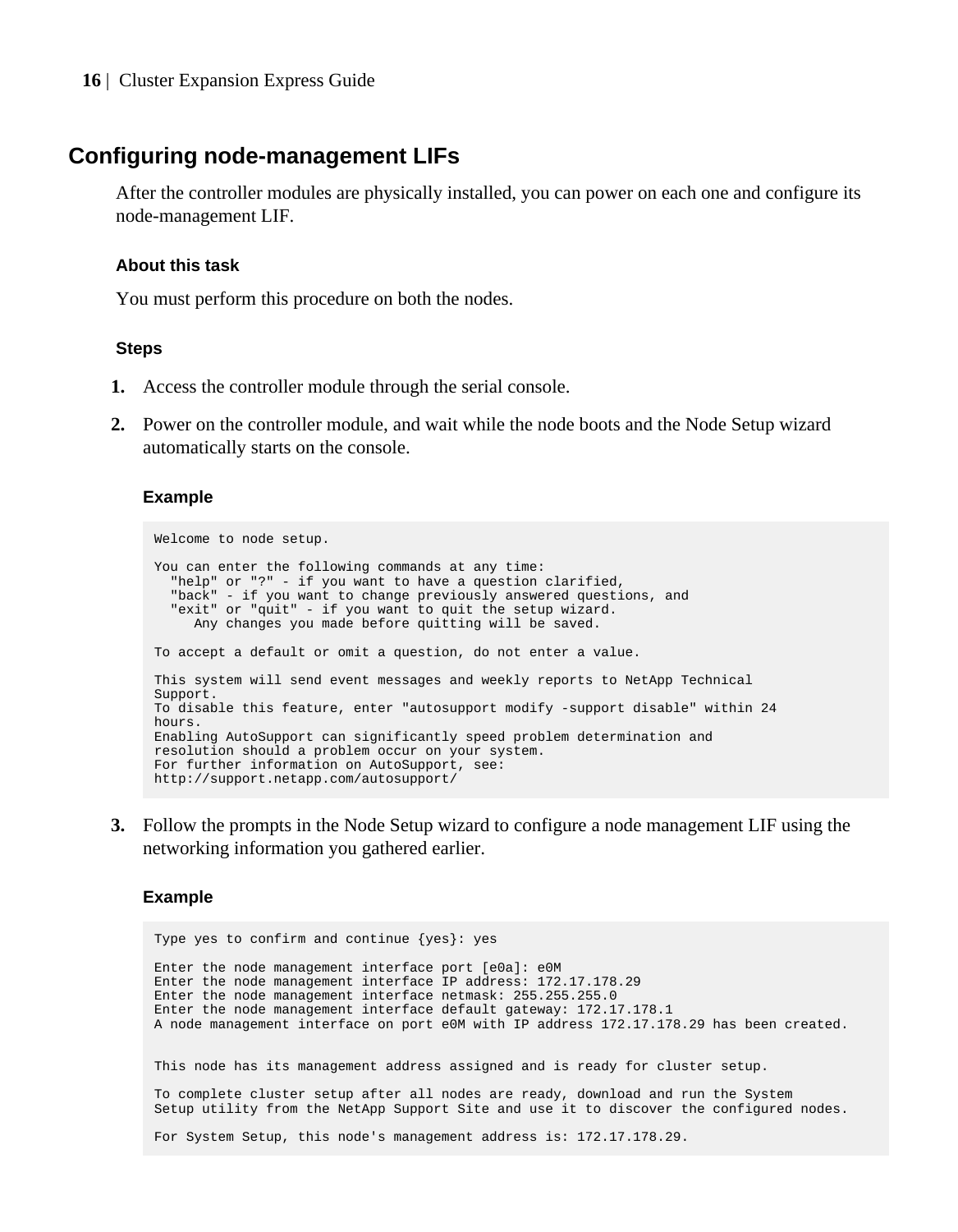<span id="page-16-0"></span>You must ignore the onscreen instructions to run the System Setup utility because they apply only to a new cluster, not to joining an existing cluster.

**4.** Log in to the node as the **admin** user, which does not require a password.

#### **Example**

```
Tue Mar 4 23:13:33 UTC 2015
login: admin
  ******************************************************
* This is a serial console session. Output from this *
* session is mirrored on the SP console session. *
```
**5.** Repeat the entire procedure for the second newly installed controller module.

## **Upgrading or downgrading the nodes**

Before joining the newly installed nodes to the cluster, you must ensure that they are running the same version of Data ONTAP that the cluster is running. If the nodes are running a different version, you must upgrade or downgrade the nodes to match the cluster.

#### **Before you begin**

You must know the version of Data ONTAP installed on the cluster, which you obtained earlier in the workflow. If you do not know the version, you can use the cluster image show command on the cluster.

#### **Steps**

- **1.** View the current version of Data ONTAP on the nodes:
	- a. On the first node, view the software version by using the system node image show command.

#### **Example**

```
::> system node image show
 Is Is Install
Node Image Default Current Version Date
          -------- ------- ------- ------- ------------------------- -------------------
localhost
 image1 false false 8.3RC1 12/19/2014 03:01:02<br>image1 true true 8.3RC1 01/05/2015 17:36:06
         image1 true true 8.3RC1
2 entries were displayed.
```
[Clustered Data ONTAP 8.3 man page: system node image show - Display software image](https://library.netapp.com/ecmdocs/ECMP1610202/html/system/node/image/show.html) [information](https://library.netapp.com/ecmdocs/ECMP1610202/html/system/node/image/show.html)

- b. Repeat the previous step for the second new node.
- **2.** Compare the versions of Data ONTAP on the cluster and the nodes, and perform one of the following actions: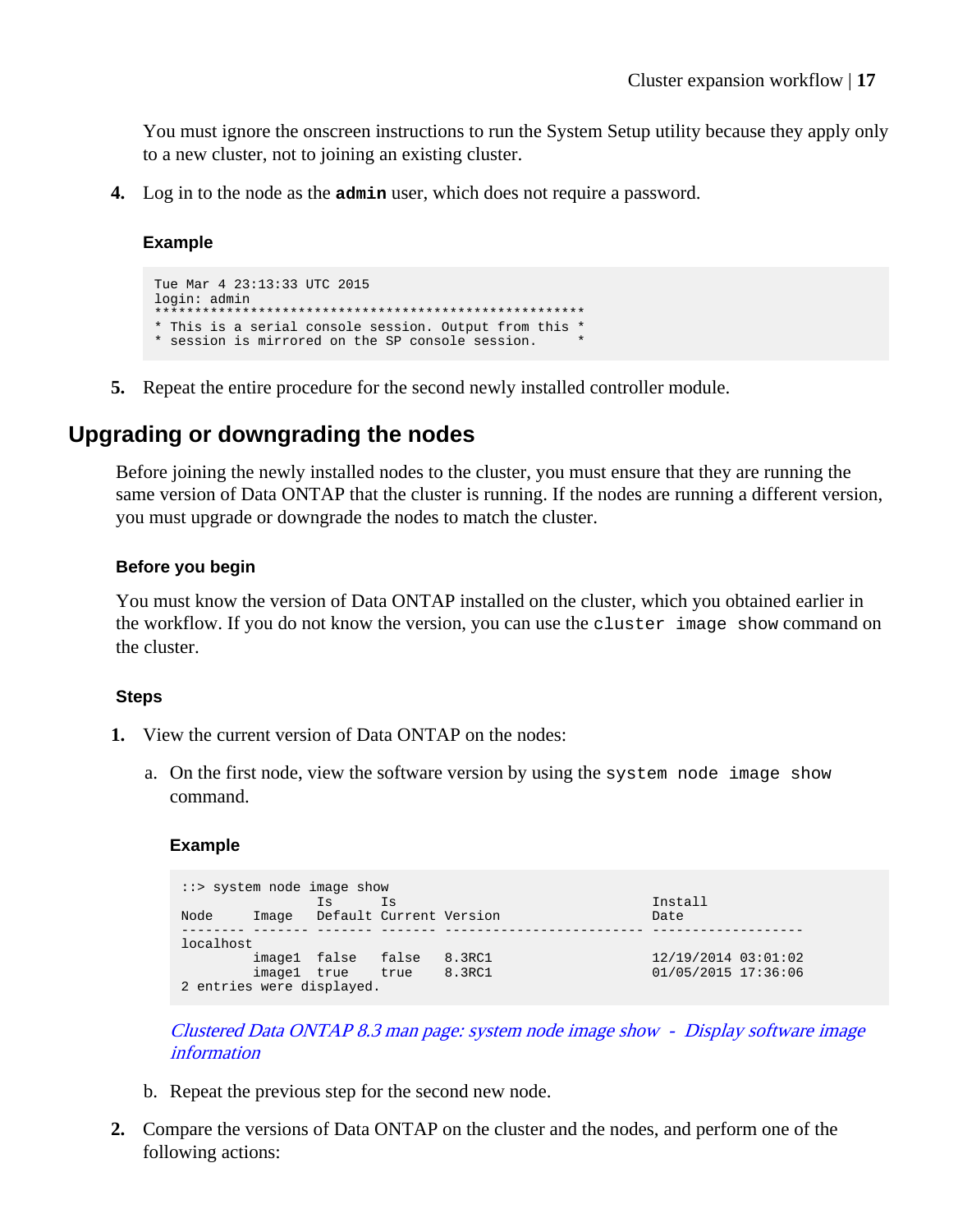- If the versions are the same, skip the remaining steps in this procedure.
- If the versions are different, install a different version of Data ONTAP on the nodes by following the remaining steps this procedure.
- **3.** Obtain the appropriate software image:
	- a. Identify an HTTP or FTP server from which the software image will be served.
	- b. Locate the target Data ONTAP software in the **Software Downloads** area of the NetApp Support Site, ensuring that you select the software image for the platform module.

[NetApp Downloads](http://mysupport.netapp.com/eservice/Download.jsp/)

- c. Copy the software image (for example, 830\_q\_image.tgz) to the HTTP or FTP server.
- d. Identify the IP address of the HTTP or FTP server, because the server's host name is not resolvable by the node.
- **4.** Install the software on the first node:
	- a. On the first node, install the software image by using the system node image update command.

#### **Example**

::> system node image update -package http://10.56.94.15/ONTAP\_update/830\_q\_image.tgz replace-package true -background true

[Clustered Data ONTAP 8.3 man page: system node image update - Perform software image](https://library.netapp.com/ecmdocs/ECMP1610202/html/system/node/image/update.html) [upgrade/downgrade](https://library.netapp.com/ecmdocs/ECMP1610202/html/system/node/image/update.html)

b. Monitor the progress of the installation by using the system node image show-updateprogress command, and wait for the installation to finish.

[Clustered Data ONTAP 8.3 man page: system node image show-update-progress - Show](https://library.netapp.com/ecmdocs/ECMP1610202/html/system/node/image/show-update-progress.html) progress [information for a currently running update](https://library.netapp.com/ecmdocs/ECMP1610202/html/system/node/image/show-update-progress.html)

c. When the installation is finished, restart the node by using the system node reboot command.

The -inhibit-takeover parameter is not required because the nodes are not yet part of an HA pair.

[Clustered Data ONTAP 8.3 man page: system node reboot - Reboot a node](https://library.netapp.com/ecmdocs/ECMP1610202/html/system/node/reboot.html)

- d. Wait while the node boots and the Node Setup wizard automatically starts on the console.
- e. Press Enter four times to accept the existing settings for the node-management LIF.
- f. Log in to the node as the **admin** user, which does not require a password.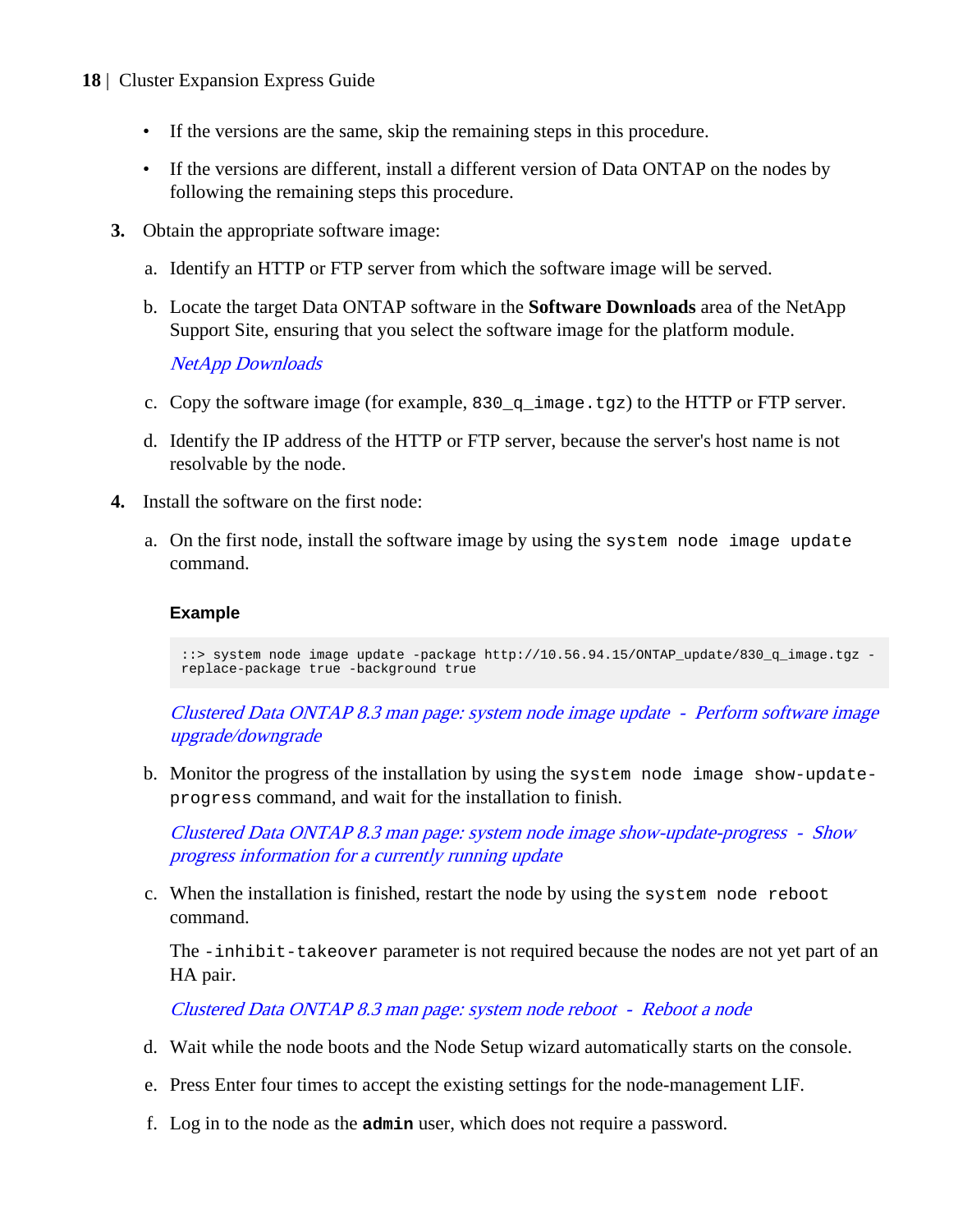- <span id="page-18-0"></span>g. Verify that the software version on the node is correct by using the system node image show command.
- **5.** Repeat the previous step to install the software on the second node.

## **Ensuring hardware-level HA is enabled**

If the newly installed controller modules are reused—not new—you must enter Maintenance mode and ensure that their HA state is set to HA.

#### **About this task**

If you are using new controller modules, you can skip this procedure because HA is enabled by default. Otherwise, you must perform this procedure on both the nodes.

#### **Steps**

- **1.** On the first node, enter Maintenance mode:
	- a. Exit the nodeshell by entering halt.

The LOADER prompt is displayed.

b. Enter Maintenance mode by entering boot ontap maint.

After some information is displayed, the Maintenance mode prompt is displayed.

- **2.** In Maintenance mode, ensure that the controller module and chassis are in HA state:
	- a. Display the HA state of the controller module and chassis by entering ha-config show.
	- b. If the displayed state of the controller is not HA, enter ha-config modify controller ha.
	- c. If the displayed state of the chassis is not HA, enter ha-config modify chassis ha.
	- d. Verify that HA is enabled on both the controller module and chassis by entering ha-config show.
- **3.** Return to Data ONTAP:
	- a. Enter halt to exit Maintenance mode.
	- b. Boot Data ONTAP by entering boot ontap
	- c. Wait while the node boots and the Node Setup wizard automatically starts on the console.
	- d. Press Enter four times to accept the existing settings for the node-management LIF.
	- e. Log in to the node as the **admin** user, which does not require a password.
- **4.** Repeat this procedure on the other node that you are adding to the cluster.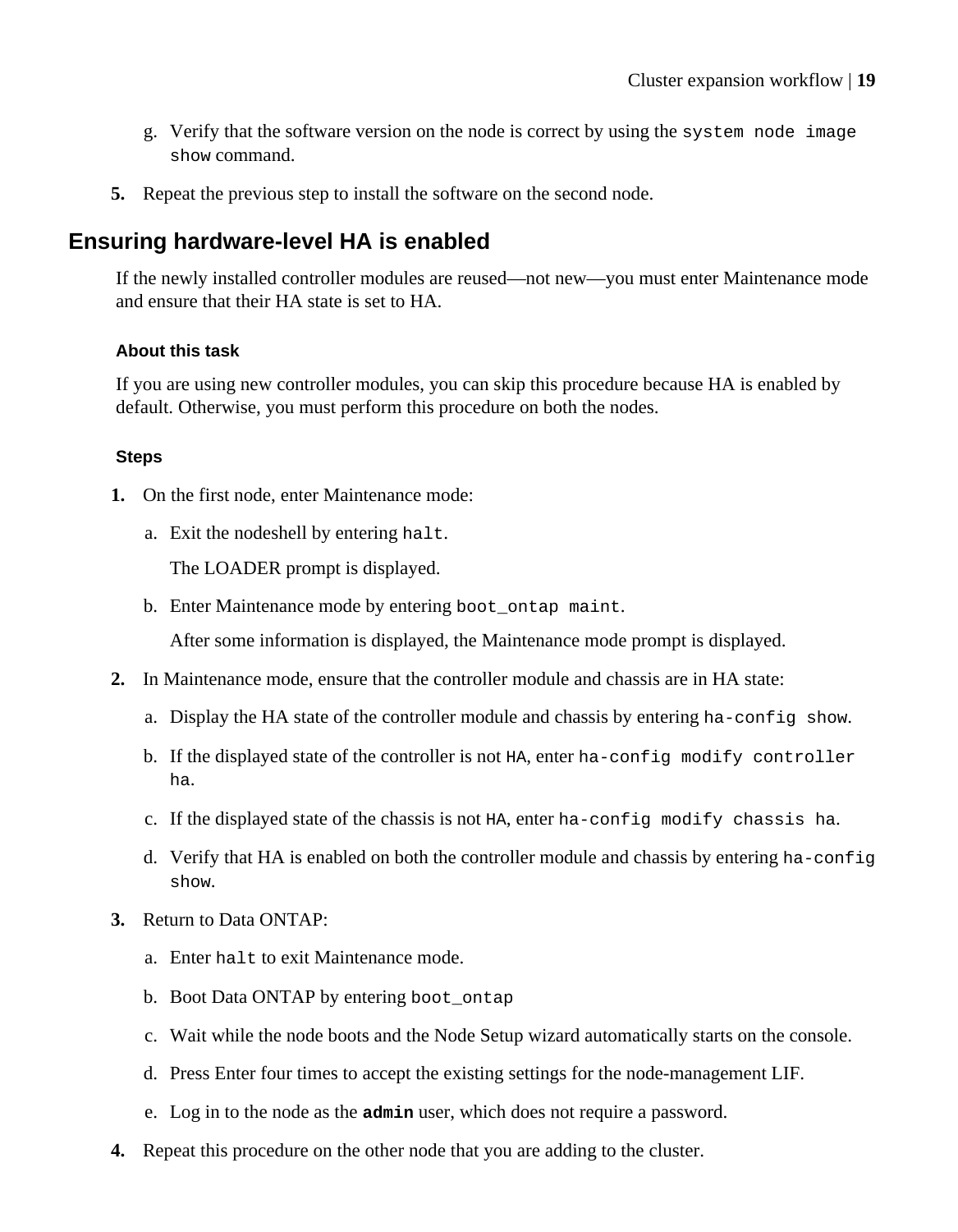#### <span id="page-19-0"></span>**Joining the nodes to the cluster**

When the newly installed controller modules are ready, you can add each one to the cluster by using the cluster setup command, which first sets the node in HA mode and then joins it to the cluster.

#### **About this task**

- You must perform this procedure on both nodes.
- You must join each node one at a time, not concurrently.

#### **Steps**

**1.** Start the Cluster Setup wizard by using the cluster setup command.

#### **Example**

```
::> cluster setup 
Welcome to the cluster setup wizard.
You can enter the following commands at any time:
 "help" or "?" - if you want to have a question clarified,
 "back" - if you want to change previously answered questions, and
   "exit" or "quit" - if you want to quit the cluster setup wizard.
      Any changes you made before quitting will be saved.
You can return to cluster setup at any time by typing "cluster setup".
To accept a default or omit a question, do not enter a value.
```
**2.** When prompted to create a new cluster or join an existing one, enter **join**.

#### **Example**

```
Do you want to create a new cluster or join an existing cluster? {create, join}:
join
```
- **3.** Set storage failover to HA mode by rebooting when prompted:
	- a. When prompted to reboot to set storage failover to HA mode, press Enter.

#### **Example**

```
Non-HA mode, Reboot node to activate HA
Warning: Ensure that the HA partner has started disk initialization before
          rebooting this node to enable HA.
          Do you want to reboot now to set storage failover (SFO) to HA mode?
         {yes, no} [yes]: 
Rebooting now
```
b. Wait while the node boots and the Node Setup wizard automatically starts on the console.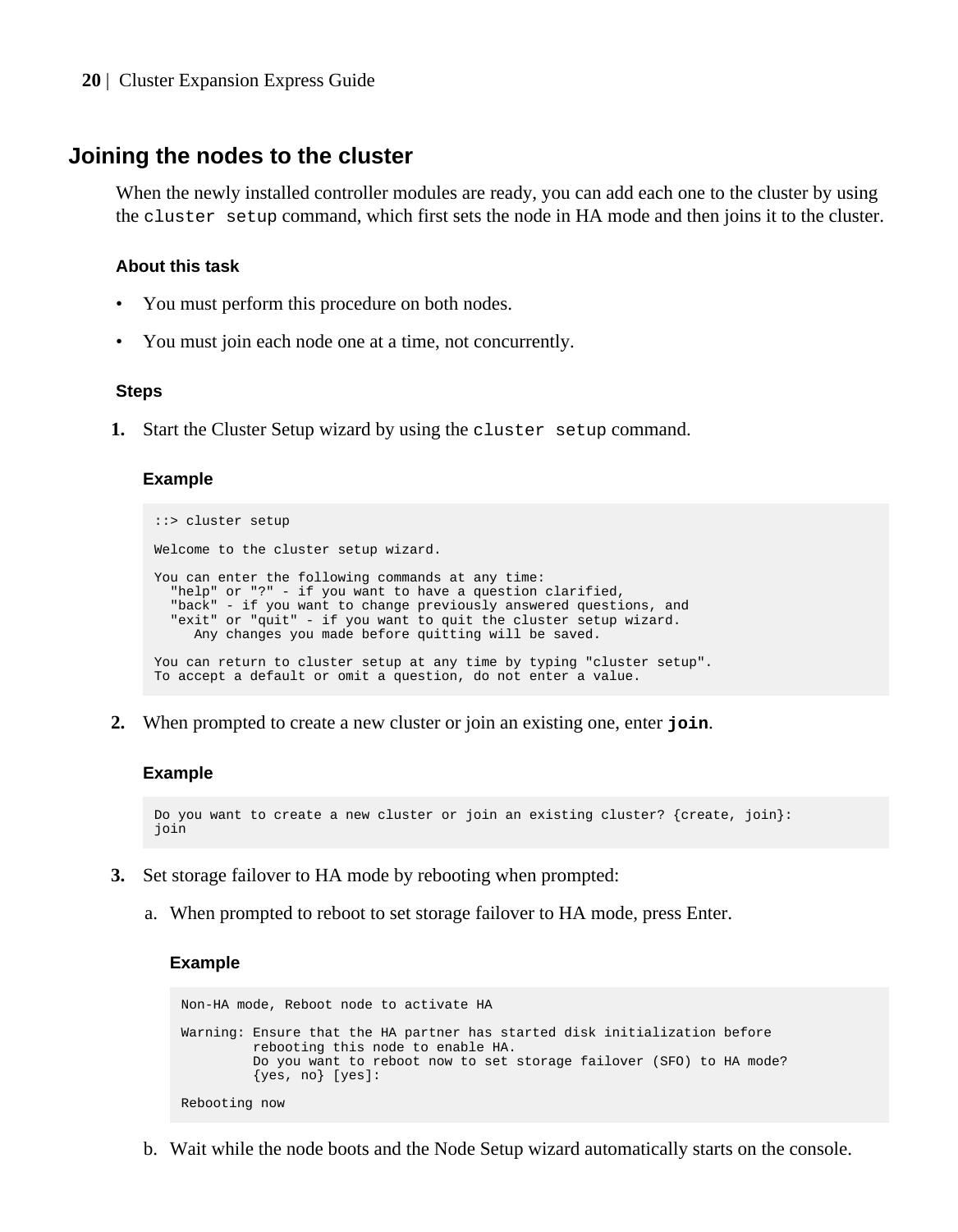- c. Press Enter four times to accept the existing settings for the node-management LIF.
- d. Log in to the node as the **admin** user, which does not require a password.
- **4.** Complete the cluster join process:
	- a. Start the Cluster Setup wizard by using the cluster setup command.
	- b. When prompted to create a new cluster or join an existing one, enter **join**.
	- c. When prompted with the existing cluster interface configuration, press Enter to accept it.

#### **Example**

Existing cluster interface configuration found: Port MTU IP Netmask e1a 9000 169.254.87.75 255.255.0.0 Do you want to use this configuration? {yes, no} [yes]:

**5.** Follow the prompts to join the existing cluster.

#### **Example**

Step 1 of 3: Join an Existing Cluster You can type "back", "exit", or "help" at any question. Enter the name of the cluster you would like to join [cluster1]: cluster1 Joining cluster cluster1 Starting cluster support services .. This node has joined the cluster cluster1. Step 2 of 3: Configure Storage Failover (SFO) You can type "back", "exit", or "help" at any question. SFO will be enabled when the partner joins the cluster. Step 3 of 3: Set Up the Node Cluster setup is now complete. To begin storing and serving data on this cluster, log in to the command-line interface (for example, ssh admin@172.17.178.28) and complete the following additional tasks if they have not already been completed: - Join additional nodes to the cluster by running "cluster setup" on those nodes. - For HA configurations, verify that storage failover is enabled by running the "storage failover show" command. Create a Vserver by running the "vserver create" command. In addition to using the CLI to perform cluster management tasks, you can manage your cluster using OnCommand System Manager, which features a graphical user interface that simplifies many cluster management tasks. This software is available from the NetApp Support Site.

Exiting the cluster setup wizard.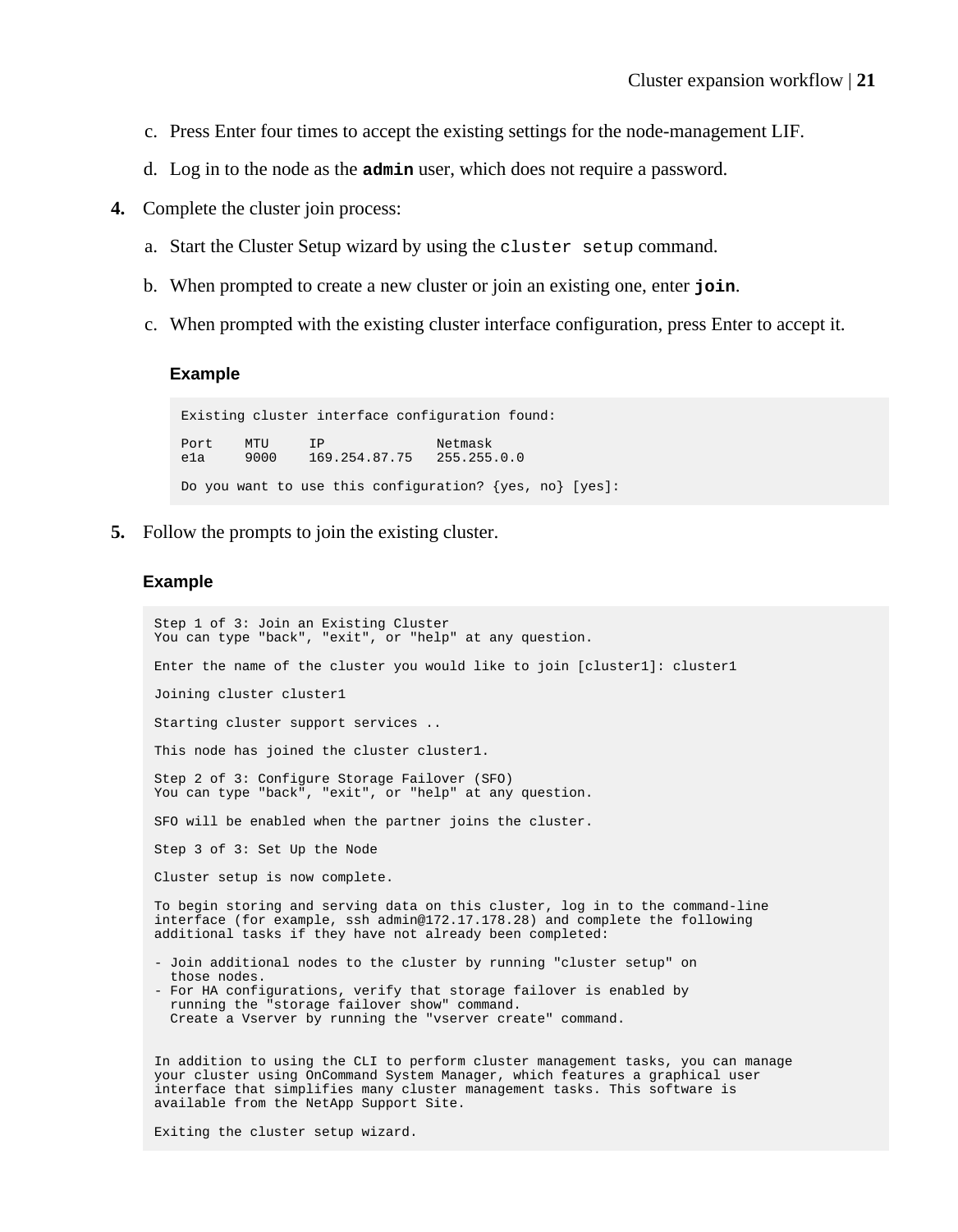<span id="page-21-0"></span>The node is automatically renamed to match the name of the cluster.

**6.** On the cluster, verify that the node is part of the cluster by using the cluster show command.

#### **Example**

```
cluster1::> cluster show
Node Health Eligibility
        --------------------- ------- ------------
cluster1-1<br>cluster1-2
cluster1-2 true true
cluster1-3 true true
3 entries were displayed.
```
**7.** Repeat steps [1](#page-19-0) through 6 for the second newly installed controller module.

The Cluster Setup wizard differs on the second node in the following ways:

- It defaults to joining the existing cluster because its partner is already part of a cluster.
- It automatically enables storage failover on both nodes.
- **8.** Verify that storage failover is enabled and possible by using the storage failover show command.

#### **Example**

The following output shows that storage failover is enabled and possible on all nodes of the cluster, including the newly added nodes:

|                           | cluster1::> storage failover show | Takeover       |                         |
|---------------------------|-----------------------------------|----------------|-------------------------|
| Node                      | Partner                           | Possible State |                         |
|                           |                                   |                |                         |
| $cluster1-1$              | $cluster1-2$                      | true           | Connected to cluster1-2 |
| $cluster1-2$              | $cluster1-1$                      | true           | Connected to cluster1-1 |
| $cluster1-3$              | $cluster1-4$                      | true           | Connected to cluster1-3 |
| $cluster1-4$              | $cluster1-3$                      | true           | Connected to cluster1-4 |
| 4 entries were displayed. |                                   |                |                         |

[Clustered Data ONTAP 8.3 man page: storage failover show - Display storage failover status](https://library.netapp.com/ecmdocs/ECMP1610202/html/storage/failover/show.html)

# **Completing the expansion**

After both nodes are joined to the cluster, you must finish configuring the newly added nodes by configuring AutoSupport and completing the SP network. You then validate the expanded cluster and generate an AutoSupport message to complete the expansion. If the cluster uses SAN, you should update LUN paths.

#### **Steps**

**1.** [Configuring AutoSupport on the new nodes](#page-22-0) on page 23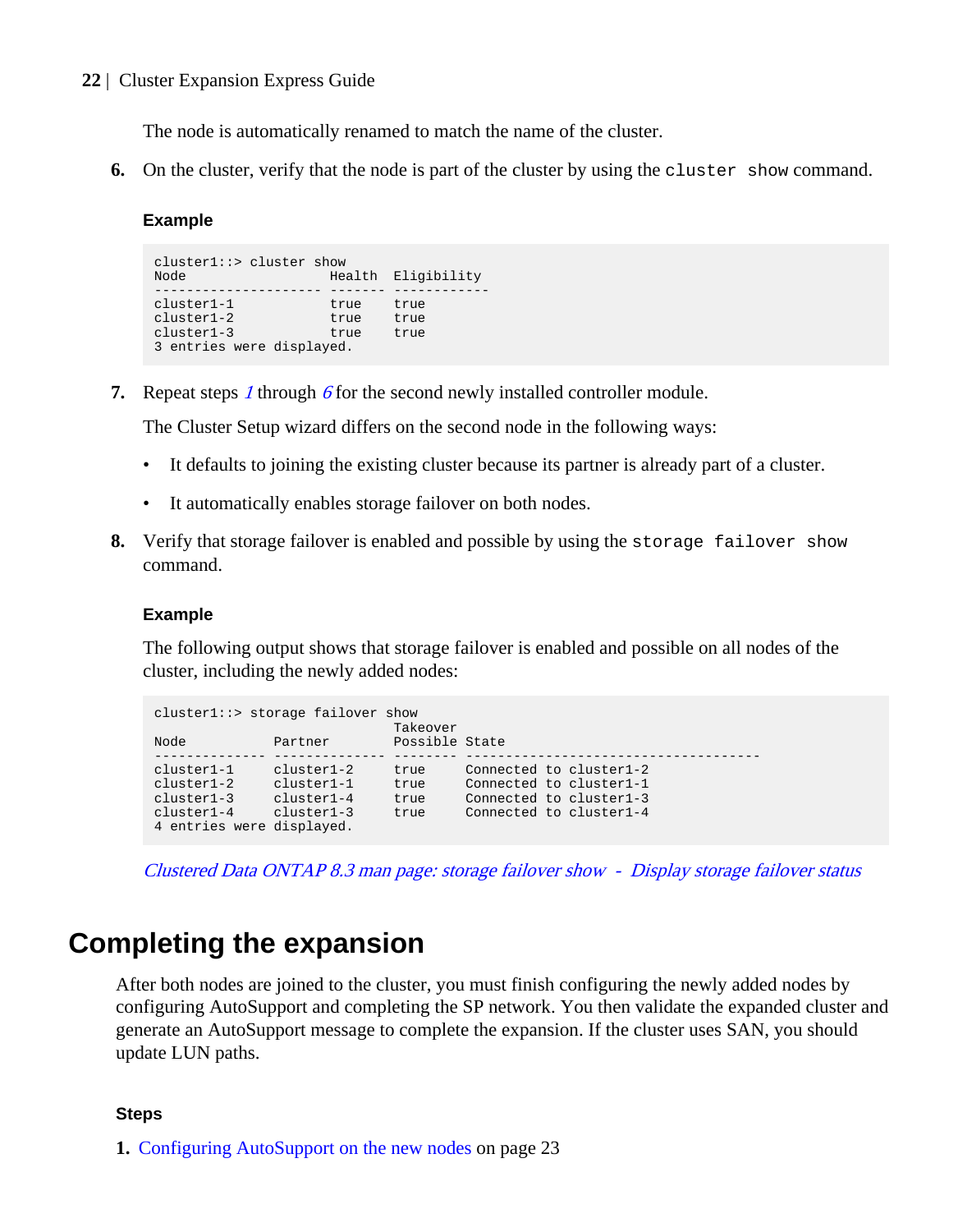<span id="page-22-0"></span>After you add nodes to a cluster, you must configure AutoSupport on the nodes.

**2.** [Configuring the Service Processor network](#page-23-0) on page 24

After you expand a cluster, you must ensure that the Service Processor (SP) network is configured on the new nodes. If the SP uses manual network configuration, you must first manually configure the IP addresses for SP on the new nodes. If the SP uses automatic network configuration, you must identify the IP addresses that were selected.

**3.** [Validating the configuration of the expanded cluster](#page-24-0) on page 25

After you expand the cluster, you must validate the configuration by running Config Advisor and using some commands that verify cluster health and cluster replication rings.

- **4.** [Generating an AutoSupport message about completing expansion](#page-26-0) on page 27 After you expand a cluster, you should send an AutoSupport message to indicate that the expansion process is complete. This message communicates to internal and external support staff that the expansion is complete and acts as a timestamp for any troubleshooting that might be required later.
- **5.** [Updating LUN paths for the new nodes](#page-26-0) on page 27

If your cluster is configured for SAN, you must create SAN LIFs on the newly added nodes and then update paths.

## **Configuring AutoSupport on the new nodes**

After you add nodes to a cluster, you must configure AutoSupport on the nodes.

#### **Before you begin**

AutoSupport must be set up on the cluster's existing nodes.

#### **About this task**

You must perform this procedure on both the nodes.

#### **Steps**

**1.** View the AutoSupport configuration using the system node autosupport show command with the -node parameter set to one of the nodes in the original cluster.

#### **Example**

```
cluster1::> system node autosupport show -node cluster1-1
 Node: cluster1-1
 State: enable
             SMTP Mail Hosts: smtp.example.com
 ...
```
[Clustered Data ONTAP 8.3 man page: system node autosupport show - Display AutoSupport](https://library.netapp.com/ecmdocs/ECMP1610202/html/system/node/autosupport/show.html) [configuration](https://library.netapp.com/ecmdocs/ECMP1610202/html/system/node/autosupport/show.html)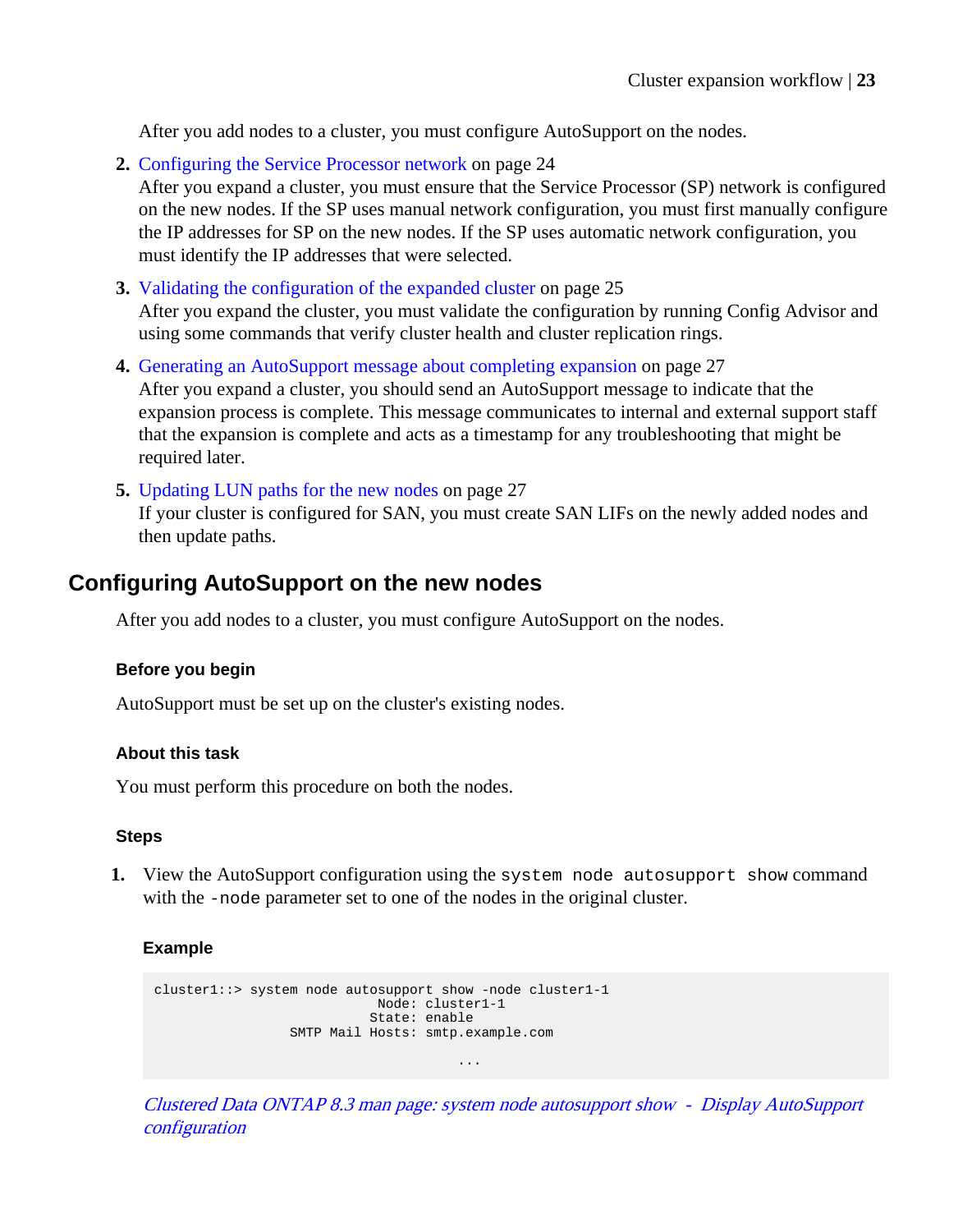<span id="page-23-0"></span>**2.** On one of the newly added nodes, configure AutoSupport in the same way that it is configured on the existing nodes by using the system node autosupport modify command.

#### **Example**

cluster1::> system node autosupport modify -node cluster1-3 -state enable -mail-hosts smtp.example.com -from alerts@node3.example.com -to support@example.com -support enable transport https -noteto pda@example.com -retry-interval 23m

[Clustered Data ONTAP 8.3 man page: system node autosupport modify - Modify AutoSupport](https://library.netapp.com/ecmdocs/ECMP1610202/html/system/node/autosupport/modify.html) [configuration](https://library.netapp.com/ecmdocs/ECMP1610202/html/system/node/autosupport/modify.html)

**3.** Repeat the previous step for the other newly added node.

## **Configuring the Service Processor network**

After you expand a cluster, you must ensure that the Service Processor (SP) network is configured on the new nodes. If the SP uses manual network configuration, you must first manually configure the IP addresses for SP on the new nodes. If the SP uses automatic network configuration, you must identify the IP addresses that were selected.

#### **Steps**

**1.** If the cluster SP uses manual network configuration, configure IP addresses on both nodes for the SP network by using the system service-processor network modify command.

#### **Example**

The following commands configure the SP network in cluster1-3 and cluster1-4 nodes.

```
cluster1::> system service-processor network modify -node cluster1-3 -address-family IPv4 
-enable true -ip-address 192.168.123.98-netmask 255.255.255.0 -gateway 192.168.123.1
cluster1::> system service-processor network modify -node cluster1-3 -address-family IPv4 
-enable true -ip-address 192.168.123.99 -netmask 255.255.255.0 -gateway 192.168.123.1
```
[Clustered Data ONTAP 8.3 man page: system service-processor network modify - Modify the](https://library.netapp.com/ecmdocs/ECMP1610202/html/system/service-processor/network/modify.html) [network configuration](https://library.netapp.com/ecmdocs/ECMP1610202/html/system/service-processor/network/modify.html)

**2.** Verify that the SP network is configured correctly on both new nodes by using the system service-processor network show command for each node, and ensure that the status is succeeded.

Verification is required in all situations. Even if the SP network was automatically configured, you should ensure that it was configured successfully, and you have to learn which IP addresses were assigned.

#### **Example**

The following output indicates that both the cluster1-3 and the cluster1-4 nodes have successful SP network setup.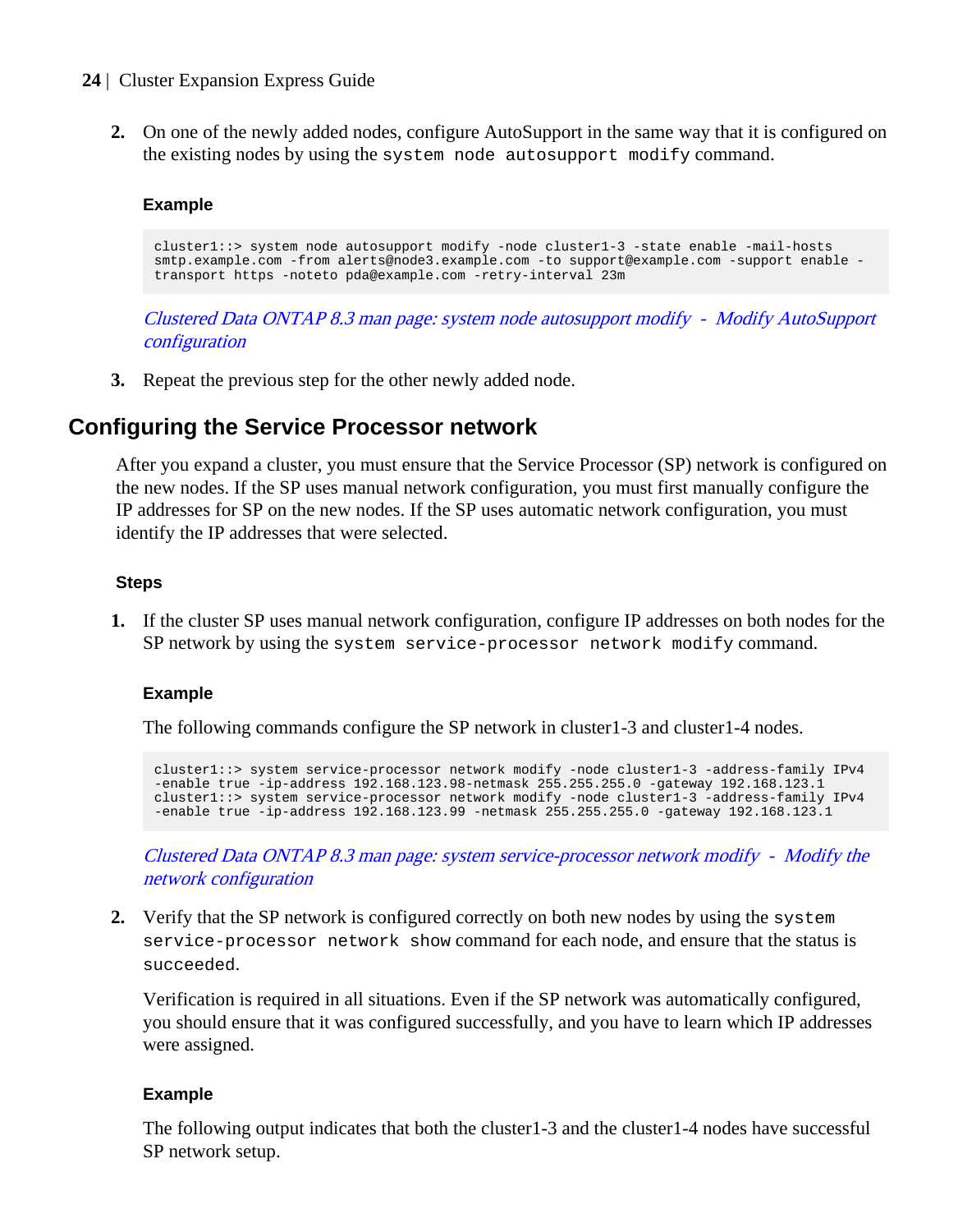```
cluster1::> system service-processor network show -node cluster1-3
 Address
Node Status Family Link State IP Address
------------- -------------- --------- ----------- ------------------------
cluster1-3 online IPv4 up
                               DHCP: none
                       MAC Address: 00:a0:98:43:a1:1e
                    Network Gateway: 10.60.172.1
 Network Mask (IPv4 only): 255.255.255.0
 Prefix Length (IPv6 only): -
                IPv6 RA Enabled: -
                        Subnet Name: -
            SP Network Setup Status: succeeded
 ...
cluster1::> system service-processor network show -node cluster1-4
 Address
Node Status Family Link State IP Address
------------- -------------- --------- ----------- ------------------------
cluster1-4 online IPv4 up 192.168.123.99
                               DHCP: none
                        MAC Address: 00:a0:98:43:a1:1e
                     Network Gateway: 10.60.172.1
            Network Mask (IPv4 only): 255.255.255.0
            Prefix Length (IPv6 only): -
                IPv6 RA Enabled: -
                      Subnet Name: -
            SP Network Setup Status: succeeded
 ...
```
[Clustered Data ONTAP 8.3 man page: system service-processor network show - Display the](https://library.netapp.com/ecmdocs/ECMP1610202/html/system/service-processor/network/show.html) [network configuration](https://library.netapp.com/ecmdocs/ECMP1610202/html/system/service-processor/network/show.html)

**3.** If your site typically has DNS entries for the SP network, ensure that DNS entries are created for the new nodes.

## **Validating the configuration of the expanded cluster**

After you expand the cluster, you must validate the configuration by running Config Advisor and using some commands that verify cluster health and cluster replication rings.

#### **Steps**

- **1.** Check the health of the configuration by running Config Advisor:
	- a. Start Config Advisor, and then click **Collect Data**.

Config Advisor displays any problems found.

- b. If problems are found, correct them and run the tool again.
- **2.** Ensure that all nodes in the cluster are in a healthy state by using the cluster show command.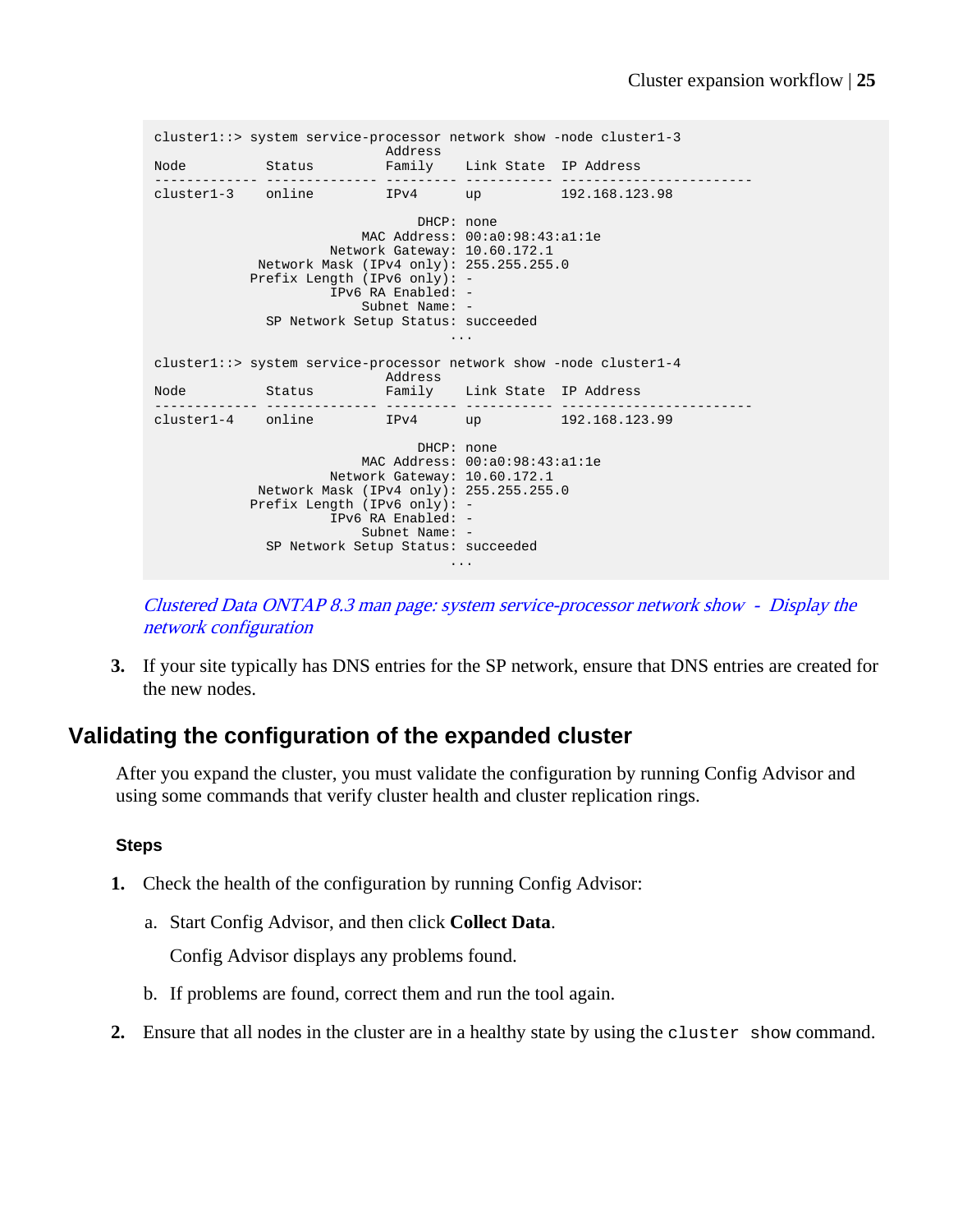#### **Example**

```
cluster-1::> cluster show
                       Health Eligibility
       --------------------- ------- ------------
cluster1-1 true true
cluster1-2 true true
cluster1-3 true true
cluster1-4 true true
4 entries were displayed.
```
**3.** Ensure that the cluster replication rings have the same epoch, database epoch, and database transaction numbers on all nodes in the cluster:

The easiest way to compare transaction numbers is to view them for one unit name at a time.

- a. Set the privilege level to advanced by using the set -privilege advanced command.
- b. View cluster ring information about the first unit name by using the cluster ring show command with the -unitname mgmt parameter, and verify that all nodes have the same number in the Epoch, DB Epoch, and DB Trnxs columns.

#### **Example**

| cluster-1::*> cluster ring show -unitname mgmt<br>Node | UnitName Epoch |                |                | DB Epoch DB Trnxs Master |              | Online    |
|--------------------------------------------------------|----------------|----------------|----------------|--------------------------|--------------|-----------|
| cluster1-1                                             | mgmt           | $\mathfrak{D}$ | $\mathfrak{D}$ | 959                      | $cluster1-1$ | master    |
| $cluster1-2$                                           | mgmt           | $\mathfrak{D}$ | $\mathfrak{D}$ | 959                      | $cluster1-2$ | secondary |
| cluster1-3                                             | mgmt           | $\mathfrak{D}$ | $\mathfrak{D}$ | 959                      | $cluster1-3$ | master    |
| $cluster1-4$<br>4 entries were displayed.              | mamt           | $\mathfrak{D}$ | $\mathfrak{D}$ | 959                      | $cluster1-3$ | secondary |

[Clustered Data ONTAP 8.3 man page: cluster ring show - Display cluster node member's](https://library.netapp.com/ecmdocs/ECMP1610202/html/cluster/ring/show.html) [replication rings](https://library.netapp.com/ecmdocs/ECMP1610202/html/cluster/ring/show.html)

- c. Repeat the command with the -unitname vldb parameter.
- d. Repeat the command with the -unitname vifmgr parameter.
- e. Repeat the command with the -unitname bcomd parameter.
- f. Repeat the command with the -unitname crs parameter.
- g. Return the privilege level to admin by using the set -privilege admin command.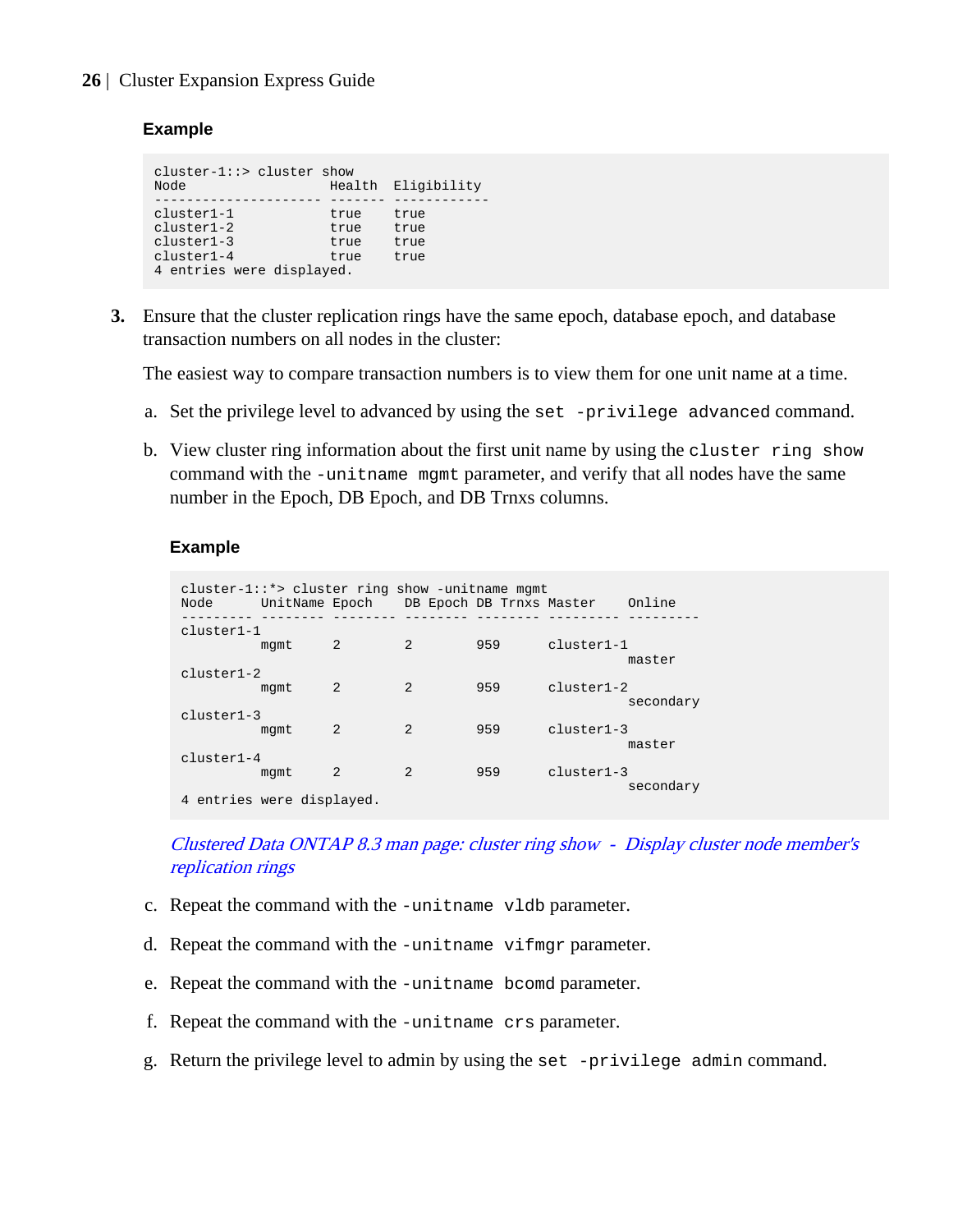## <span id="page-26-0"></span>**Generating an AutoSupport message about completing expansion**

After you expand a cluster, you should send an AutoSupport message to indicate that the expansion process is complete. This message communicates to internal and external support staff that the expansion is complete and acts as a timestamp for any troubleshooting that might be required later.

#### **Before you begin**

AutoSupport must be set up.

#### **Step**

**1.** For each node in the cluster, send an AutoSupport message by using the system node autosupport invoke command.

You must issue the message once for each node in the cluster, including the newly added nodes.

#### **Example**

If you added two nodes to a two-node cluster, you must send the message four times.

```
cluster1::> system node autosupport invoke -node * -message "cluster expansion complete" -
type all
The AutoSupport was successfully invoked on node "cluster1-1". To view the status 
of the AutoSupport, use the "system node autosupport history show" command. 
Note: It may take several minutes for the AutoSupport to appear in the history list.
The AutoSupport was successfully invoked on node "cluster1-2". To view the status 
of the AutoSupport, use the "system node autosupport history show" command. 
Note: It may take several minutes for the AutoSupport to appear in the history list.
The AutoSupport was successfully invoked on node "cluster1-3". To view the status 
of the AutoSupport, use the "system node autosupport history show" command. 
Note: It may take several minutes for the AutoSupport to appear in the history list.
The AutoSupport was successfully invoked on node "cluster1-4". To view the status 
of the AutoSupport, use the "system node autosupport history show" command. 
Note: It may take several minutes for the AutoSupport to appear in the history list.
4 entries were acted on.
```
[Clustered Data ONTAP 8.3 man page: system node autosupport invoke - Generate and send an](https://library.netapp.com/ecmdocs/ECMP1610202/html/system/node/autosupport/invoke.html) [AutoSupport message](https://library.netapp.com/ecmdocs/ECMP1610202/html/system/node/autosupport/invoke.html)

### **Updating LUN paths for the new nodes**

If your cluster is configured for SAN, you must create SAN LIFs on the newly added nodes and then update paths.

#### **About this task**

This procedure is required only if the cluster contains LUNs. If the cluster contains only files, you can skip this procedure.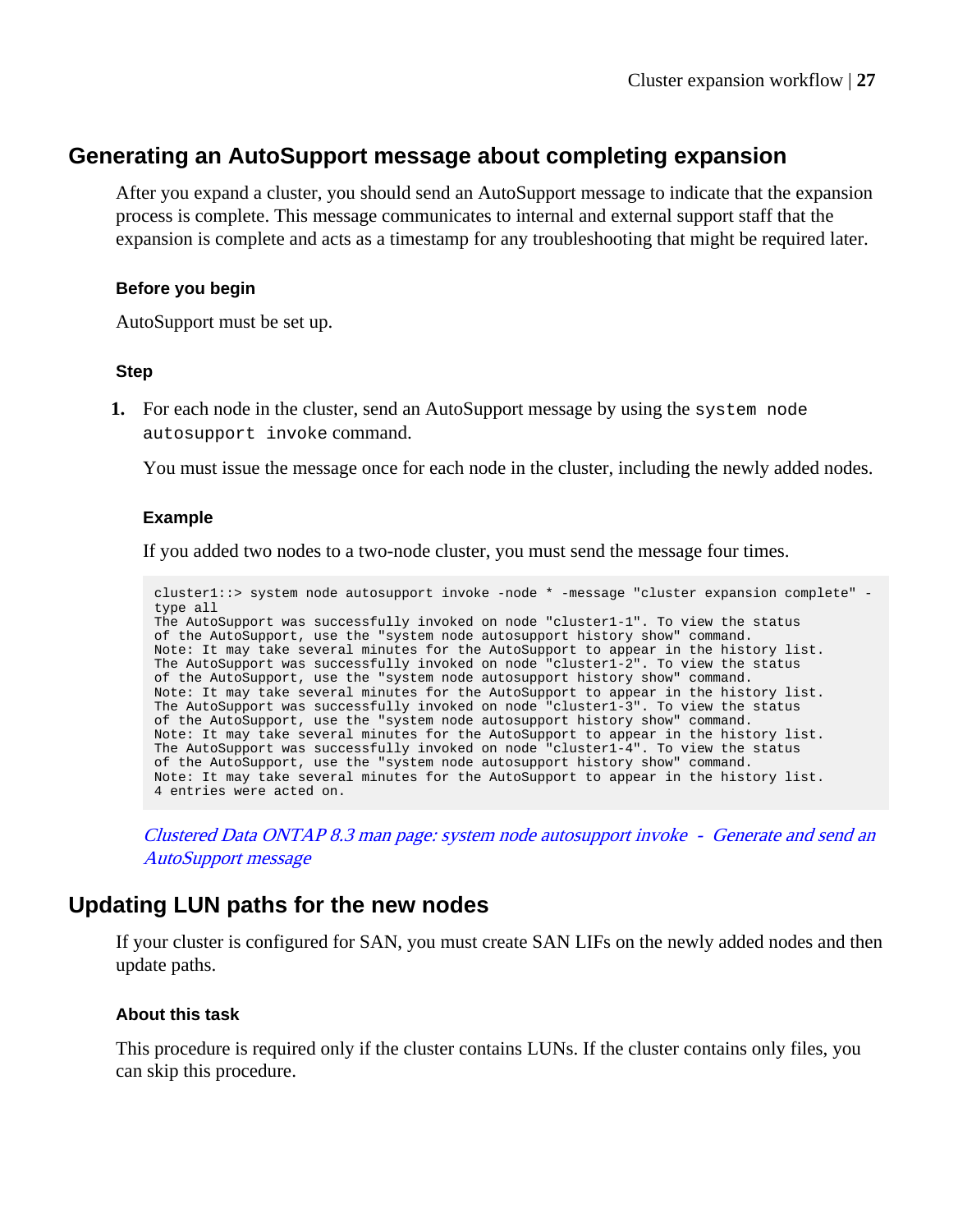#### **Steps**

- **1.** For each Storage Virtual Machine (SVM) in the cluster, create new LIFs on the newly added nodes:
	- a. Identify the SVMs that use FC or iSCSI protocols by using the vserver show command with the -fields allowed-protocols parameter and reviewing the output.

#### **Example**

```
cluster1::> vserver show -fields allowed-protocols
vserver allowed-protocols
------- -----------------
vs1 cifs,ndmp
vs2 fcp 
vs3 iscsi
...
```
b. For each SVM that uses FC or iSCSI, create at least two data LIFs on each of the newly added nodes by using the network interface create command with the -role data parameter.

#### **Example**

```
cluster1::> network interface create -vserver vs1 -lif lif5 -role data 
-data-protocol iscsi -home-node cluster1-3 -home-port e0b 
-address 192.168.2.72 -netmask 255.255.255.0
```
[Clustered Data ONTAP 8.3 man page: network interface create - Create a logical interface](https://library.netapp.com/ecmdocs/ECMP1610202/html/network/interface/create.html)

c. For each SVM, verify that it has LIFs on all nodes in the cluster by using the network interface show command with the -vserver parameter.

[Clustered Data ONTAP 8.3 man page: network interface show - Display logical interfaces](https://library.netapp.com/ecmdocs/ECMP1610202/html/network/interface/show.html)

- **2.** Update port sets:
	- a. Determine whether port sets exist by using the lun portset show command.

[Clustered Data ONTAP 8.3 man page: lun portset show - Displays a list of portsets](https://library.netapp.com/ecmdocs/ECMP1610202/html/lun/portset/show.html)

b. If you want to make the new LIFs visible to existing hosts, add each new LIF to the port sets by using the lun portset add command—once for each LIF.

[Clustered Data ONTAP 8.3 man page: lun portset add - Add iSCSI/FCP LIFs to a portset](https://library.netapp.com/ecmdocs/ECMP1610202/html/lun/portset/add.html)

- **3.** If you use FC or FCoE, update zoning:
	- a. Verify that zoning is set up correctly to enable the existing initiator ports on the host to connect to the new target ports on the new nodes.
	- b. Update switch zoning to connect the new nodes to existing initiators.

Zoning setup varies depending on the switch that you use.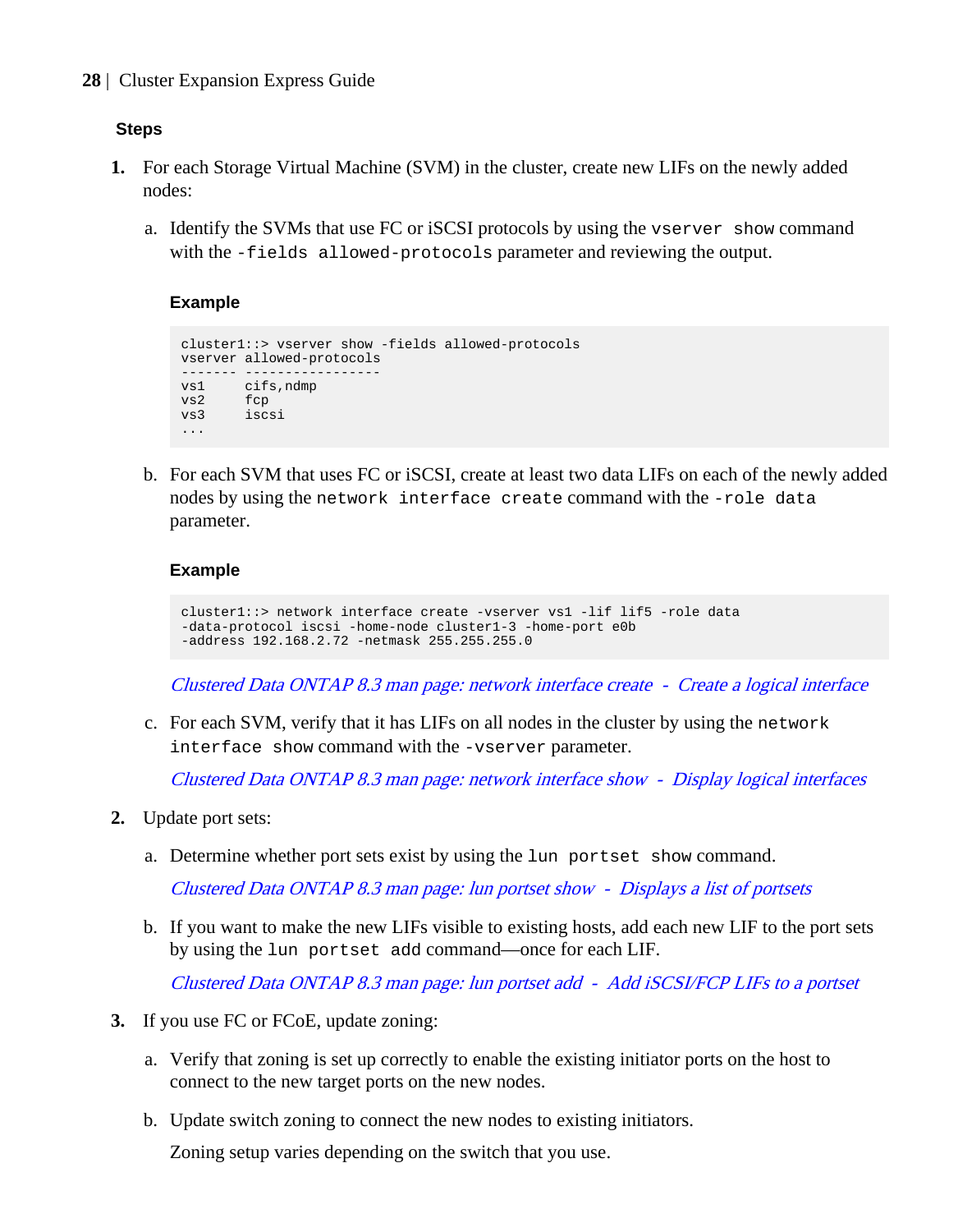c. If you plan to move LUNs to the new nodes, expose the new paths to the hosts by using the lun mapping add-reporting-nodes command.

[Clustered Data ONTAP 8.3 man page: lun mapping add-reporting-nodes - Add Reporting](https://library.netapp.com/ecmdocs/ECMP1610202/html/lun/mapping/add-reporting-nodes.html) **[Nodes](https://library.netapp.com/ecmdocs/ECMP1610202/html/lun/mapping/add-reporting-nodes.html)** 

- **4.** On all host operating systems, rescan to discover the newly added paths.
- **5.** Depending on the host operating systems, remove any stale paths.
- **6.** Add or remove paths to your MPIO configuration.

#### **Related information**

[Clustered Data ONTAP 8.3 SAN Configuration Guide](https://library.netapp.com/ecm/ecm_download_file/ECMP1636036) [Clustered Data ONTAP 8.3 SAN Administration Guide](https://library.netapp.com/ecm/ecm_download_file/ECMP1636035)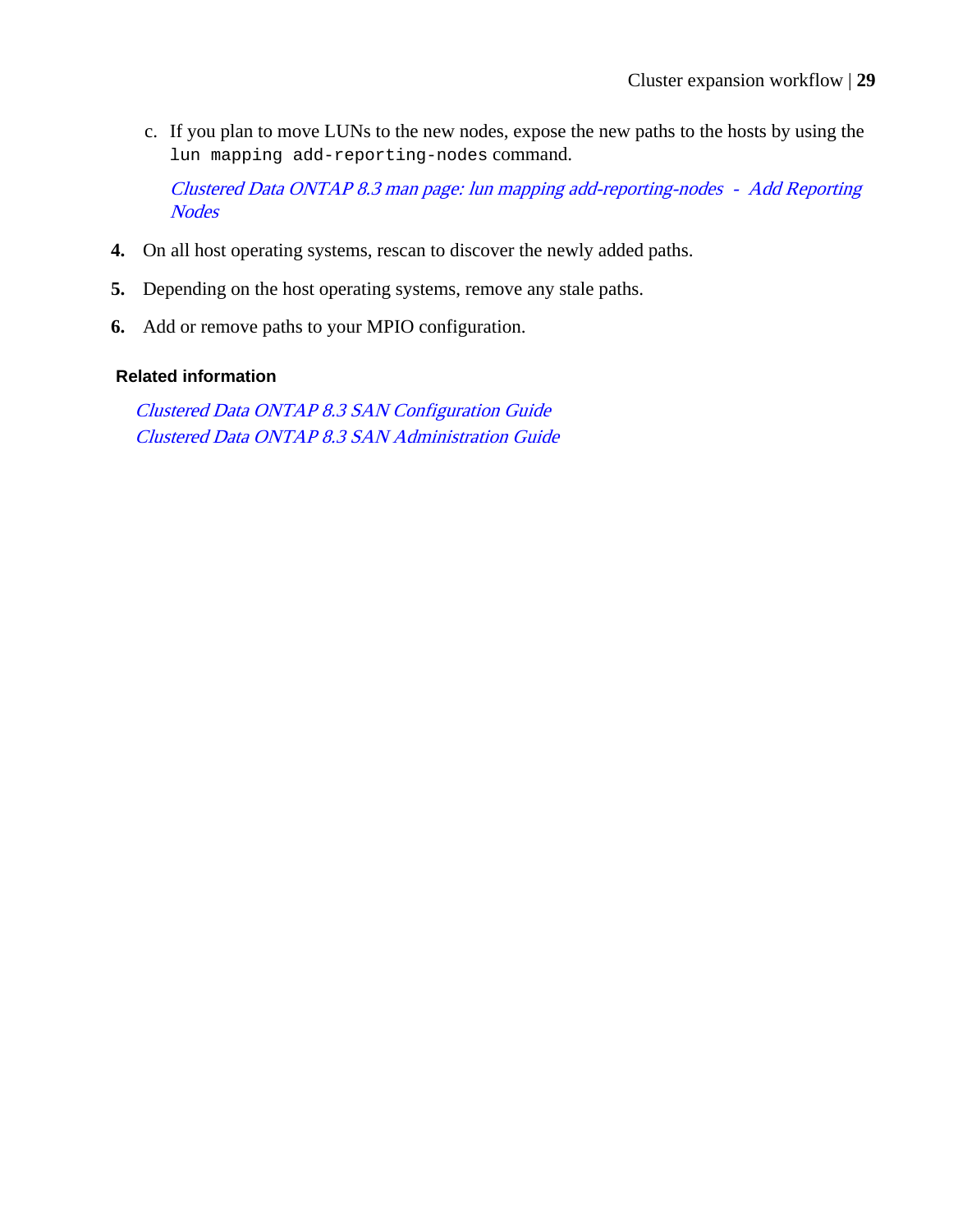# <span id="page-29-0"></span>**Where to find additional information**

After you expand a cluster, you can start storing data on the new nodes either by creating new volumes on the new nodes or by moving existing data to the new nodes. There are express guides and comprehensive documentation to help you achieve these goals.

### **Express guides**

If you want to create Storage Virtual Machines (SVMs) or volumes on the newly added nodes, you can use any of the express guides about setting up CIFS, NFS, iSCSI, and FC protocols.

[NetApp Documentation: Clustered Data ONTAP Express Guides](http://mysupport.netapp.com/documentation/docweb/index.html?productID=61885)

### **Comprehensive guides**

If you want to move data to the newly added nodes, you can use the following comprehensive guides:

• [Clustered Data ONTAP 8.3 SAN Administration Guide](https://library.netapp.com/ecm/ecm_download_file/ECMP1636035)

Describes how to configure and manage the iSCSI, FCoE, and FC protocols for clustered SAN environments, including configuration of LUNs, igroups, and targets.

• [Clustered Data ONTAP 8.3 Logical Storage Management Guide](https://library.netapp.com/ecm/ecm_download_file/ECMP1610211)

Describes how to manage logical storage resources in clusters, including FlexVol volumes, FlexClone volumes, files and LUNs, and FlexCache volumes, using deduplication, compression, qtrees, and quotas.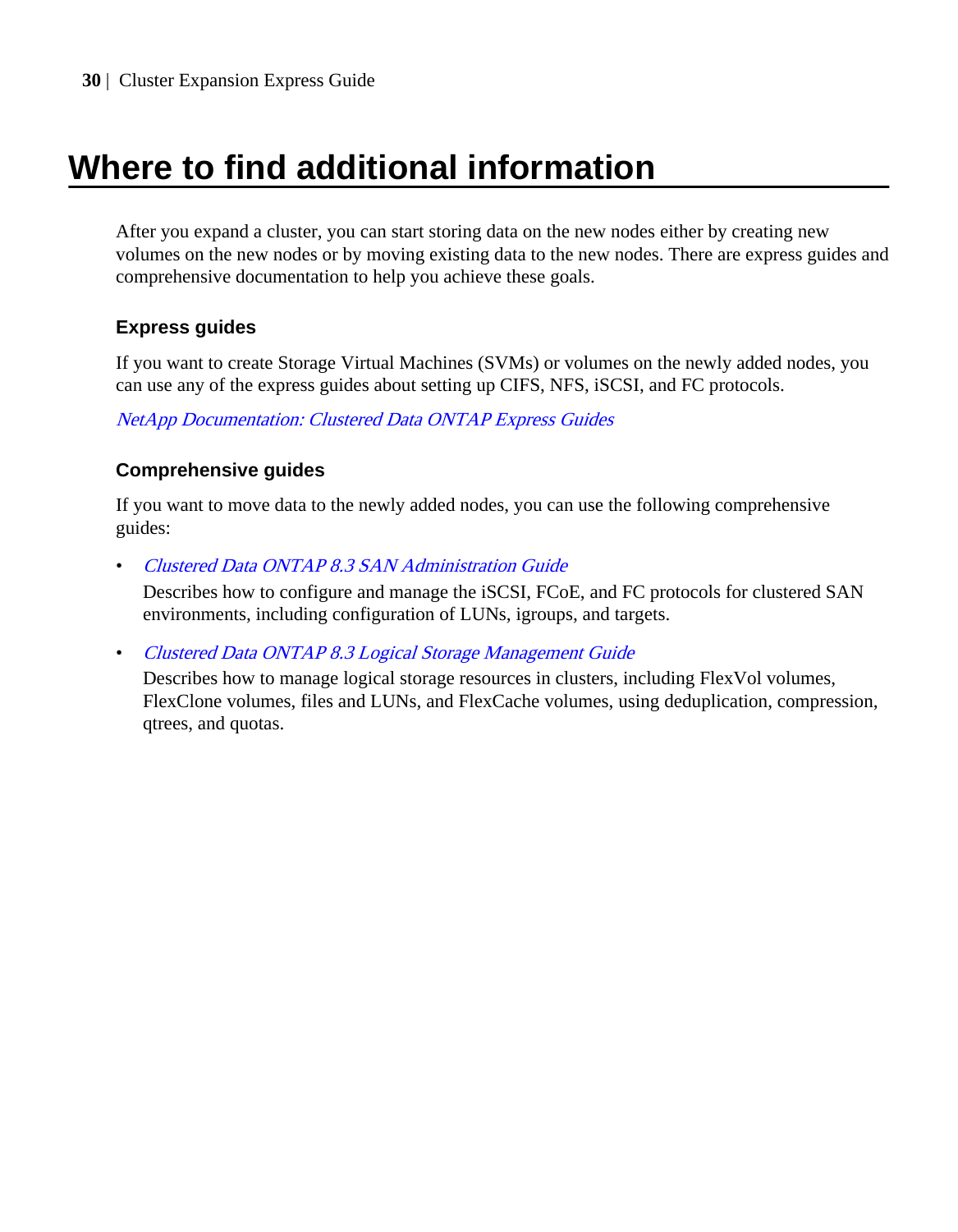# <span id="page-30-0"></span>**Copyright information**

Copyright © 1994–2015 NetApp, Inc. All rights reserved. Printed in the U.S.

No part of this document covered by copyright may be reproduced in any form or by any means graphic, electronic, or mechanical, including photocopying, recording, taping, or storage in an electronic retrieval system—without prior written permission of the copyright owner.

Software derived from copyrighted NetApp material is subject to the following license and disclaimer:

THIS SOFTWARE IS PROVIDED BY NETAPP "AS IS" AND WITHOUT ANY EXPRESS OR IMPLIED WARRANTIES, INCLUDING, BUT NOT LIMITED TO, THE IMPLIED WARRANTIES OF MERCHANTABILITY AND FITNESS FOR A PARTICULAR PURPOSE, WHICH ARE HEREBY DISCLAIMED. IN NO EVENT SHALL NETAPP BE LIABLE FOR ANY DIRECT, INDIRECT, INCIDENTAL, SPECIAL, EXEMPLARY, OR CONSEQUENTIAL DAMAGES (INCLUDING, BUT NOT LIMITED TO, PROCUREMENT OF SUBSTITUTE GOODS OR SERVICES; LOSS OF USE, DATA, OR PROFITS; OR BUSINESS INTERRUPTION) HOWEVER CAUSED AND ON ANY THEORY OF LIABILITY, WHETHER IN CONTRACT, STRICT LIABILITY, OR TORT (INCLUDING NEGLIGENCE OR OTHERWISE) ARISING IN ANY WAY OUT OF THE USE OF THIS SOFTWARE, EVEN IF ADVISED OF THE POSSIBILITY OF SUCH DAMAGE.

NetApp reserves the right to change any products described herein at any time, and without notice. NetApp assumes no responsibility or liability arising from the use of products described herein, except as expressly agreed to in writing by NetApp. The use or purchase of this product does not convey a license under any patent rights, trademark rights, or any other intellectual property rights of NetApp.

The product described in this manual may be protected by one or more U.S. patents, foreign patents, or pending applications.

RESTRICTED RIGHTS LEGEND: Use, duplication, or disclosure by the government is subject to restrictions as set forth in subparagraph  $(c)(1)(ii)$  of the Rights in Technical Data and Computer Software clause at DFARS 252.277-7103 (October 1988) and FAR 52-227-19 (June 1987).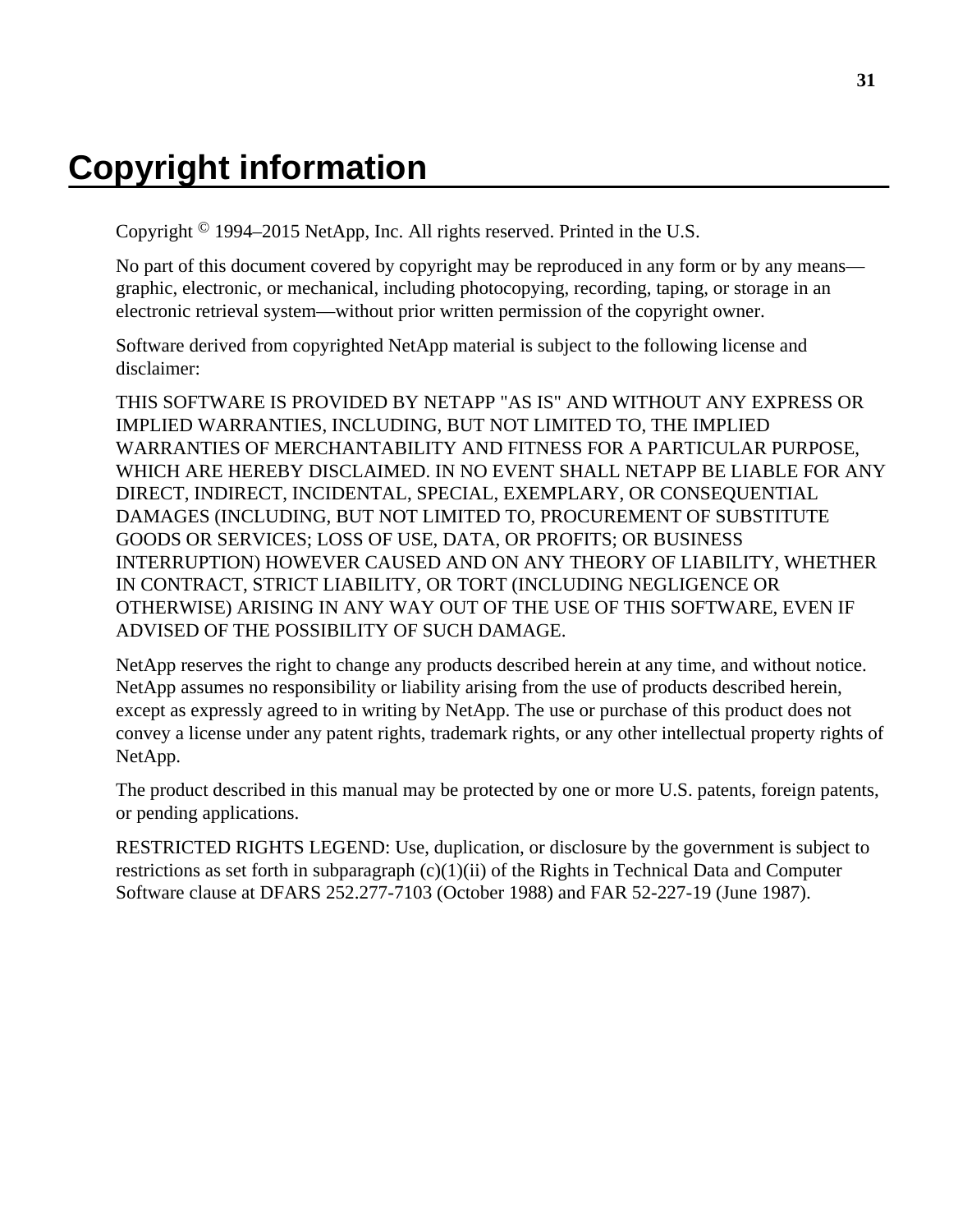# <span id="page-31-0"></span>**Trademark information**

NetApp, the NetApp logo, Go Further, Faster, ASUP, AutoSupport, Campaign Express, Cloud ONTAP, clustered Data ONTAP, Customer Fitness, Data ONTAP, DataMotion, Fitness, Flash Accel, Flash Cache, Flash Pool, FlashRay, FlexArray, FlexCache, FlexClone, FlexPod, FlexScale, FlexShare, FlexVol, FPolicy, GetSuccessful, LockVault, Manage ONTAP, Mars, MetroCluster, MultiStore, NetApp Insight, OnCommand, ONTAP, ONTAPI, RAID DP, SANtricity, SecureShare, Simplicity, Simulate ONTAP, Snap Creator, SnapCopy, SnapDrive, SnapIntegrator, SnapLock, SnapManager, SnapMirror, SnapMover, SnapProtect, SnapRestore, Snapshot, SnapValidator, SnapVault, StorageGRID, Tech OnTap, Unbound Cloud, and WAFL are trademarks or registered trademarks of NetApp, Inc., in the United States, and/or other countries. A current list of NetApp trademarks is available on the web at <http://www.netapp.com/us/legal/netapptmlist.aspx>.

Cisco and the Cisco logo are trademarks of Cisco in the U.S. and other countries. All other brands or products are trademarks or registered trademarks of their respective holders and should be treated as such.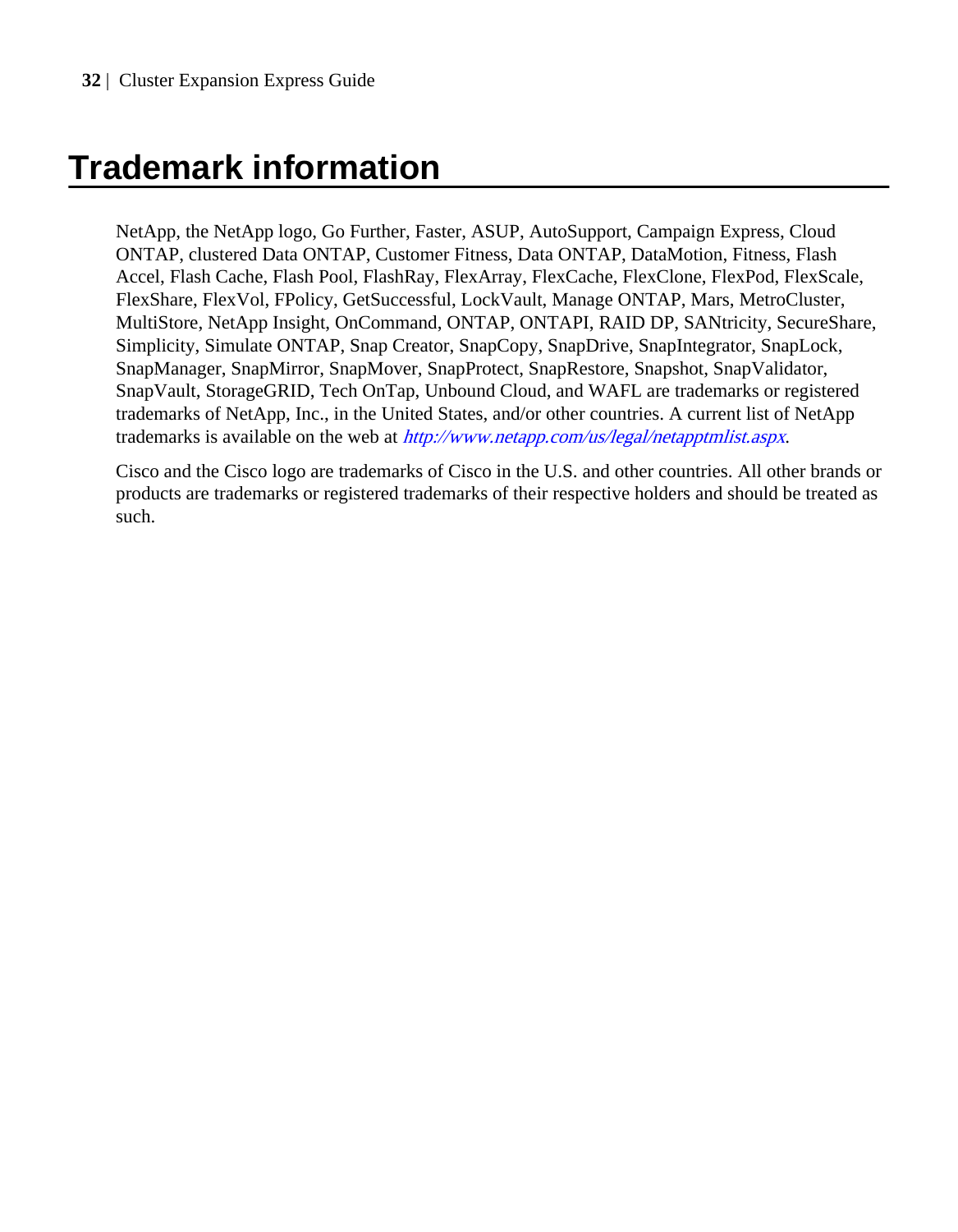# <span id="page-32-0"></span>**How to send comments about documentation and receive update notification**

You can help us to improve the quality of our documentation by sending us your feedback. You can receive automatic notification when production-level (GA/FCS) documentation is initially released or important changes are made to existing production-level documents.

If you have suggestions for improving this document, send us your comments by email to [doccomments@netapp.com](mailto:doccomments@netapp.com). To help us direct your comments to the correct division, include in the subject line the product name, version, and operating system.

If you want to be notified automatically when production-level documentation is released or important changes are made to existing production-level documents, follow Twitter account @NetAppDoc.

You can also contact us in the following ways:

- NetApp, Inc., 495 East Java Drive, Sunnyvale, CA 94089 U.S.
- Telephone:  $+1$  (408) 822-6000
- Fax:  $+1$  (408) 822-4501
- Support telephone:  $+1$  (888) 463-8277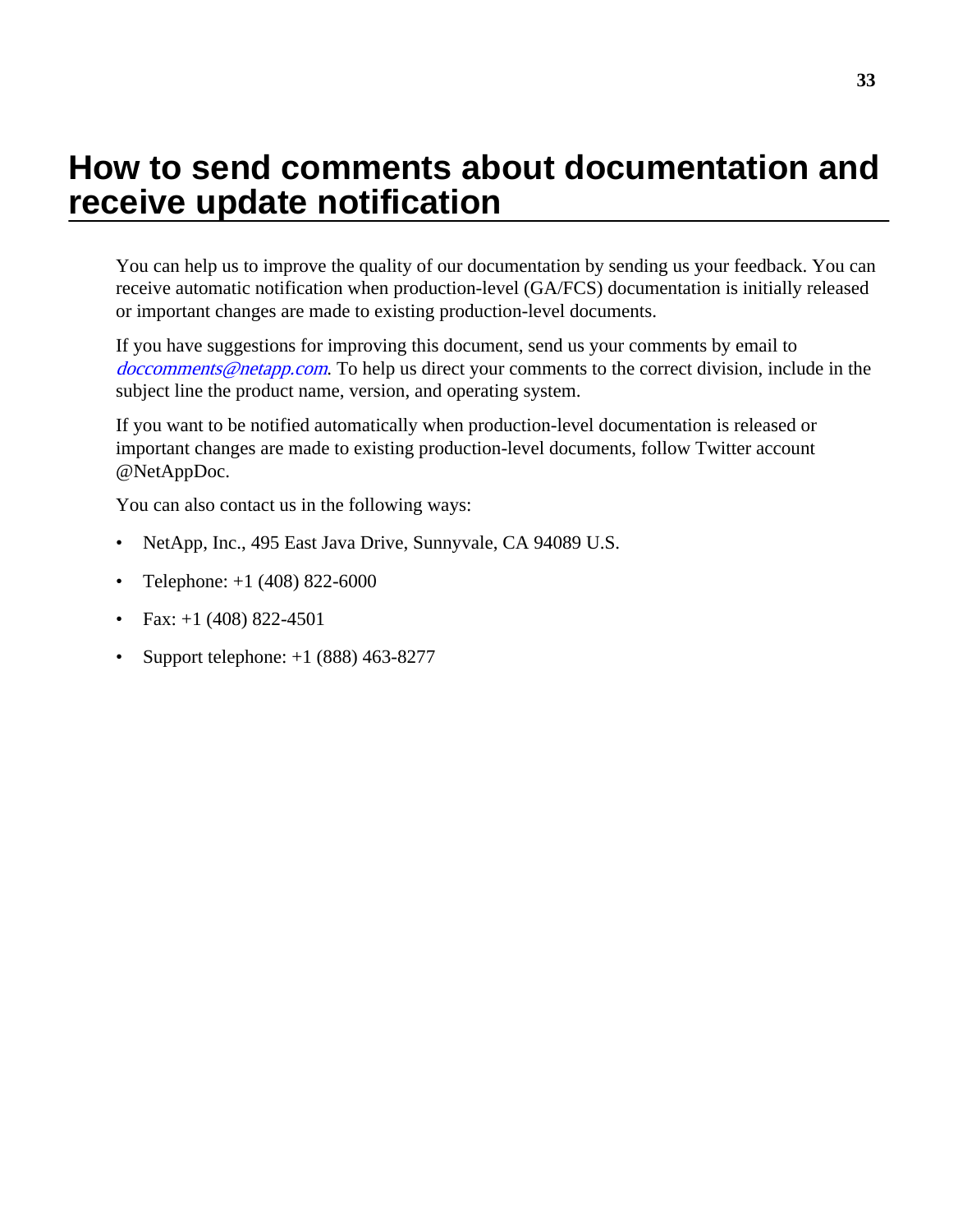# <span id="page-33-0"></span>**Index**

# **A**

about this guide deciding whether to use [4](#page-3-0) adding switches before cluster expansion [9](#page-8-0) ASUP See AutoSupport audience for the guide  $4$ AutoSupport configuring on new nodes [23](#page-22-0) generating message after expansion [27](#page-26-0) generating message before expansion [13](#page-12-0)

## **B**

backup files creating before expansion [13](#page-12-0) block access updating LUN paths [27](#page-26-0)

# **C**

cabling new nodes [15](#page-14-0) cluster expansion where to find additional information after  $30$ cluster rings verifying after expansion [25](#page-24-0) clusters adding nodes to [20](#page-19-0) backing up configuration information before expansion [13](#page-12-0) cabling and installing nodes [15](#page-14-0) preparing for expansion  $10$ requirements for using this guide to expand [4](#page-3-0) upgrading or downgrading nodes for expansion [17](#page-16-0) verifying cluster is ready for expansion  $6$ verifying expansion limits for  $6$ verifying health after expansion [25](#page-24-0) verifying health before expansion [11](#page-10-0) workflow for adding two nodes to an existing cluster [5](#page-4-0)

comments

how to send feedback about documentation [33](#page-32-0)

Config Advisor running after expansion [25](#page-24-0) updating and verifying configuration health before expansion [11](#page-10-0) configurations saving before expansion [13](#page-12-0) controller modules reused, ensuring HA state [19](#page-18-0)

# **D**

Data ONTAP upgrading or downgrading nodes to match cluster version [17](#page-16-0) documentation additional information [30](#page-29-0) how to receive automatic notification of changes to [33](#page-32-0) how to send feedback about [33](#page-32-0) downgrading nodes for cluster expansion [17](#page-16-0)

# **E**

expansion adding licenses [10](#page-9-0) adding or replacing switches for cluster [9](#page-8-0) cabling and installing nodes [15](#page-14-0) cluster, requirements for using this guide [4](#page-3-0) completing [22](#page-21-0) configuring AutoSupport after [23](#page-22-0) creating backups before [13](#page-12-0) gathering networking and login information  $\delta$ generating AutoSupport message after [27](#page-26-0) generating AutoSupport message before [13](#page-12-0) preparing cluster for [10](#page-9-0) verifying limits for cluster [6](#page-5-0) verifying system health after [25](#page-24-0) verifying system health before [11](#page-10-0) verifying the cluster is ready for expansion  $6$ workflow for cluster [5](#page-4-0) express guides additional documentation [30](#page-29-0) cluster expansion workflow [5](#page-4-0) requirements for using this guide [4](#page-3-0)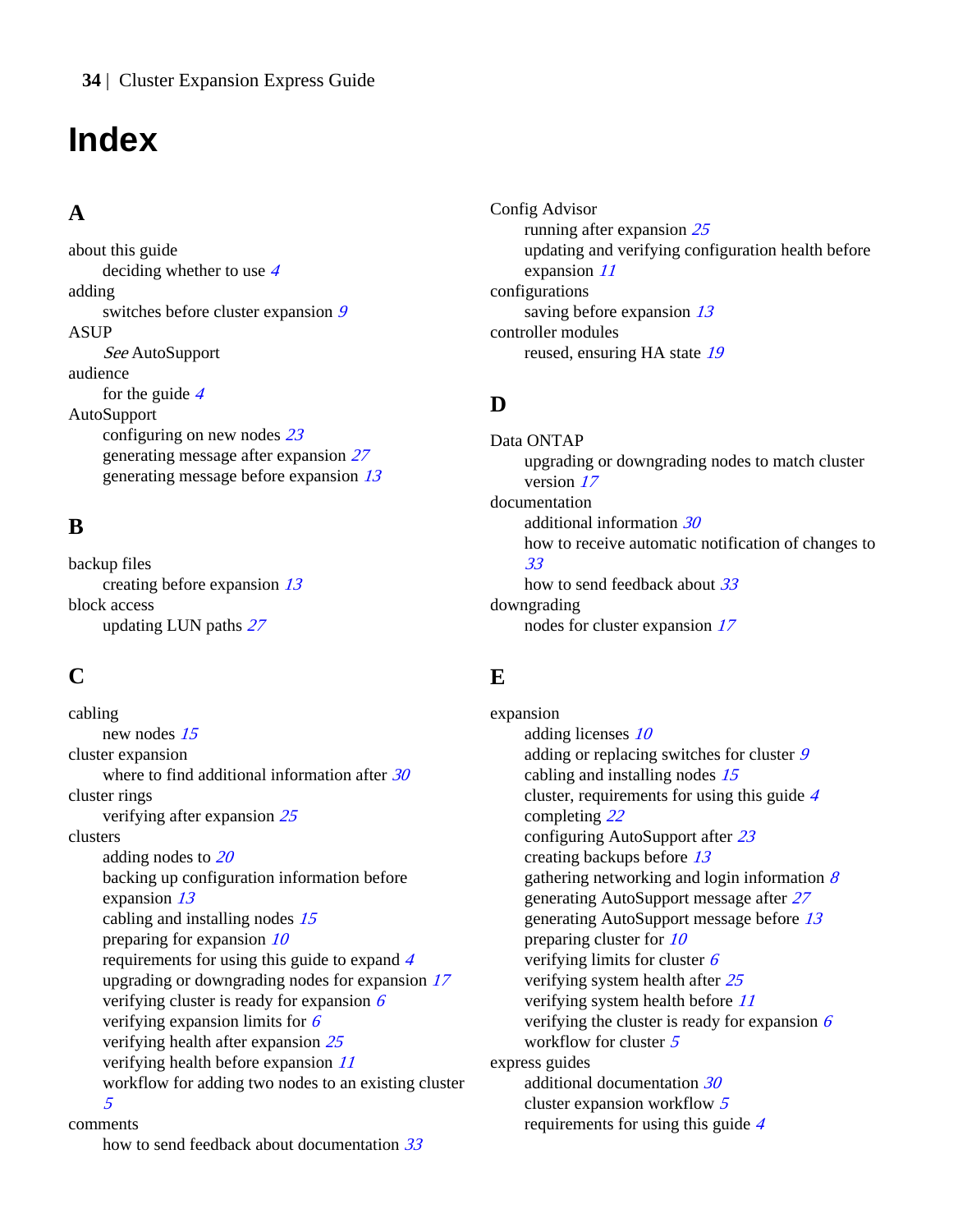## **F**

FC updating paths [27](#page-26-0) feedback how to send comments about documentation  $33$ flowcharts cluster expansion workflow [5](#page-4-0)

# **H**

health verifying after expansion [25](#page-24-0) verifying before expansion [11](#page-10-0) high availability enabling at hardware-level [19](#page-18-0)

# **I**

information how to send feedback about improving documentation [33](#page-32-0) installing nodes before cluster expansion [15](#page-14-0) IP addresses for SPs [24](#page-23-0) gathering for node management LIFs  $\delta$ gathering for SPs  $8$ iSCSI updating paths [27](#page-26-0)

# **J**

joining nodes to the cluster [20](#page-19-0)

## **L**

licenses adding node-locked [10](#page-9-0) verifying before a cluster expansion  $6$ LIFs configuring node management  $16$ creating for new nodes [27](#page-26-0) limits verifying before a cluster expansion  $6$ LUNs updating paths [27](#page-26-0)

## **M**

messages generating AutoSupport [13](#page-12-0) generating AutoSupport message after expansion [27](#page-26-0) MPIO updating [27](#page-26-0)

### **N**

netmask See network mask network mask gathering before cluster expansion  $8$ networking information gathering before cluster expansion  $8$ networks for SPs [24](#page-23-0)  $SPs \, g$ node-locked licenses verifying before a cluster expansion  $6$ nodes adding [15](#page-14-0) adding licenses [10](#page-9-0) adding to the cluster  $20$ backing up configuration information before expansion [13](#page-12-0) configuring AutoSupport [23](#page-22-0) configuring node management LIFs  $16$ installing new [14](#page-13-0) requirements for using this guide to add to an existing cluster [4](#page-3-0) upgrading or downgrading to match the cluster [17](#page-16-0) workflow for adding two nodes to an existing cluster [5](#page-4-0)

## **P**

paths updating to LUNs [27](#page-26-0) platforms verifying they can be mixed  $\delta$ verifying they support Data ONTAP 8.3 [6](#page-5-0) ports gathering before cluster expansion  $8$ post-requisites configuring AutoSupport after expansion [23](#page-22-0) generating AutoSupport message after expansion [27](#page-26-0) verifying system health after expansion [25](#page-24-0) powering on